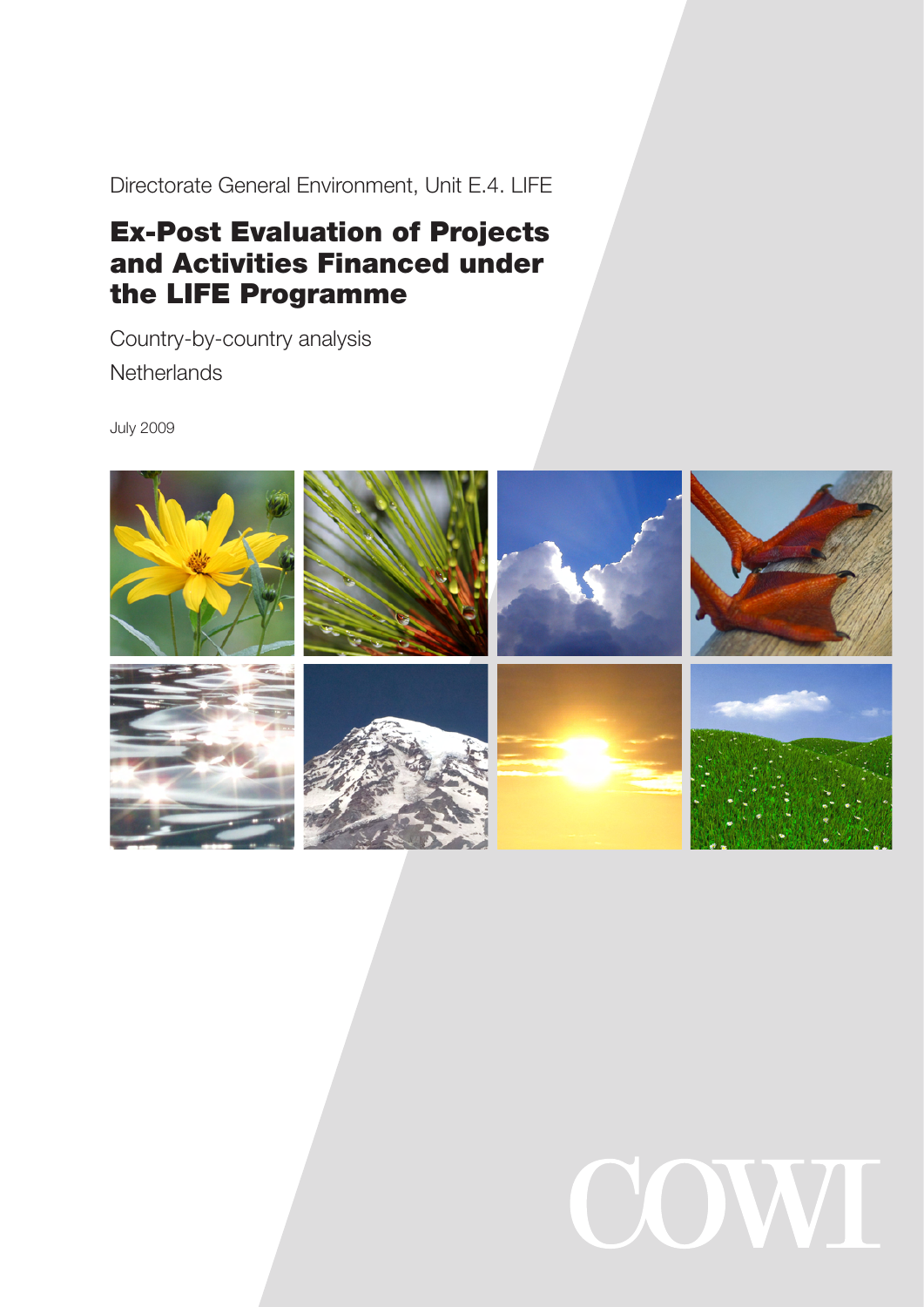

**COWI A/S** 

**Parallelvej 2 DK-2800 Kongens Lyngby Denmark** 

**Tel +45 45 97 22 11 Fax +45 45 97 22 12 www.cowi.com** 

Directorate General Environment, Unit E.4. LIFE

## Ex-Post Evaluation of Projects and Activities Financed under the LIFE Programme

Country-by-country analysis

**Netherlands** 

July 2009

Document no. 7-3 Netherlands Version 1 Date of issue July.2009 Prepared BIM, IL Checked BIM, TIH, IL Approved BIM

This report has been prepared as a result of an independent evaluation by COWI being contracted by the Directorate General Environment

**The views expressed are those of the Consultant and do not necessarily reflect those of the European Commission.**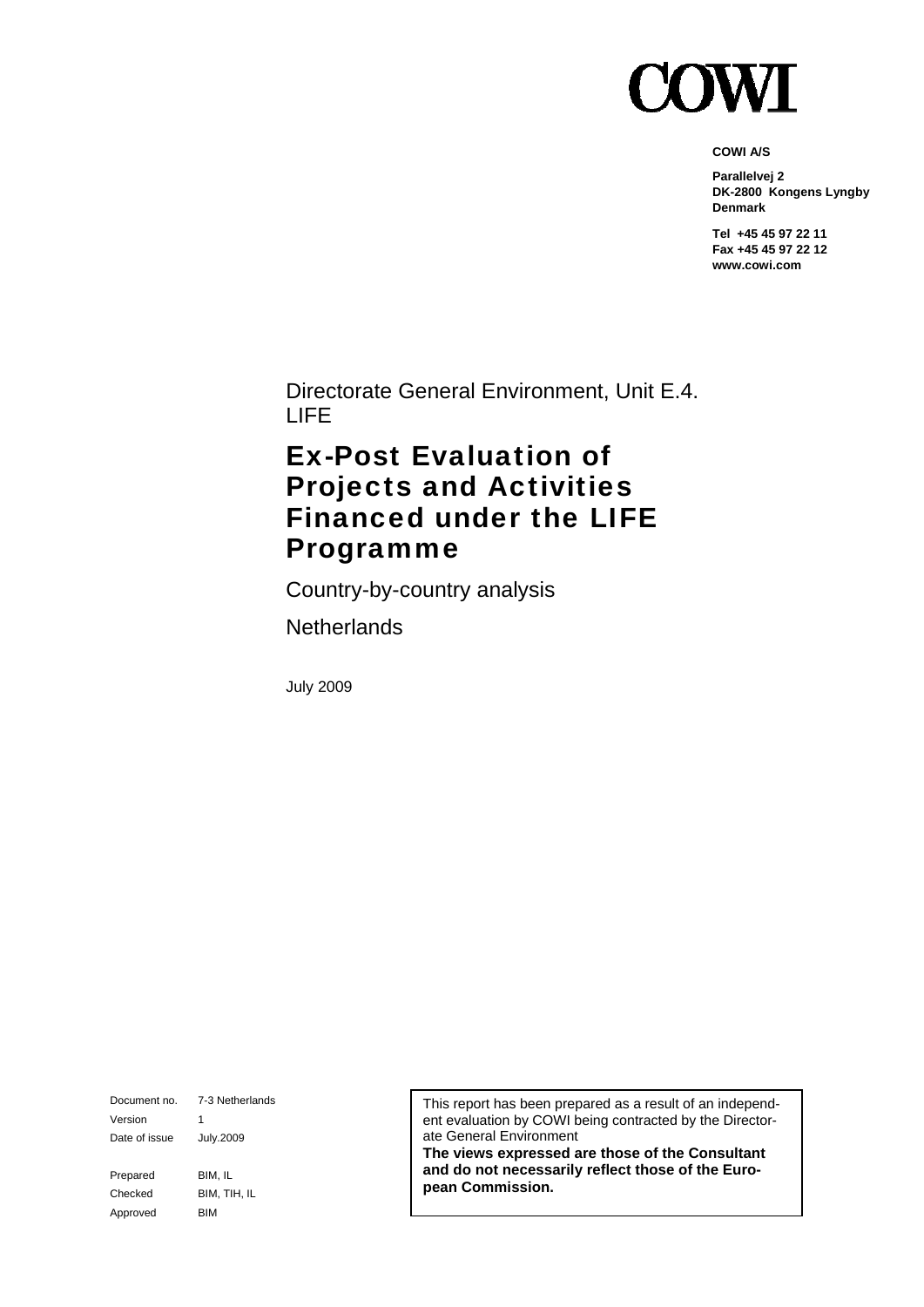### Table of Contents

| 1            | <b>Executive summary</b>                     | $\mathbf{2}$ |
|--------------|----------------------------------------------|--------------|
| $\mathbf{2}$ | <b>Introduction</b>                          | $\mathbf{2}$ |
| 3            | <b>Environmental policy overview</b>         | $\mathbf{2}$ |
| 4            | Overview of LIFE projects in the Netherlands | 3            |
| 5            | <b>Effects of projects implemented</b>       | 4            |
| 6            | The effectiveness of projects                | 6            |
| 7            | The sustainability of projects               | 6            |
| 8            | The utility of projects                      | 7            |

## Table of Appendices

| Appendix 1 | Comprehensive overview of LIFE Projects in Netherlands     |
|------------|------------------------------------------------------------|
| Appendix 2 | Summary tables on LIFE Environment projects in Netherlands |
| Appendix 3 | Summary tables on LIFE Nature projects in Netherlands      |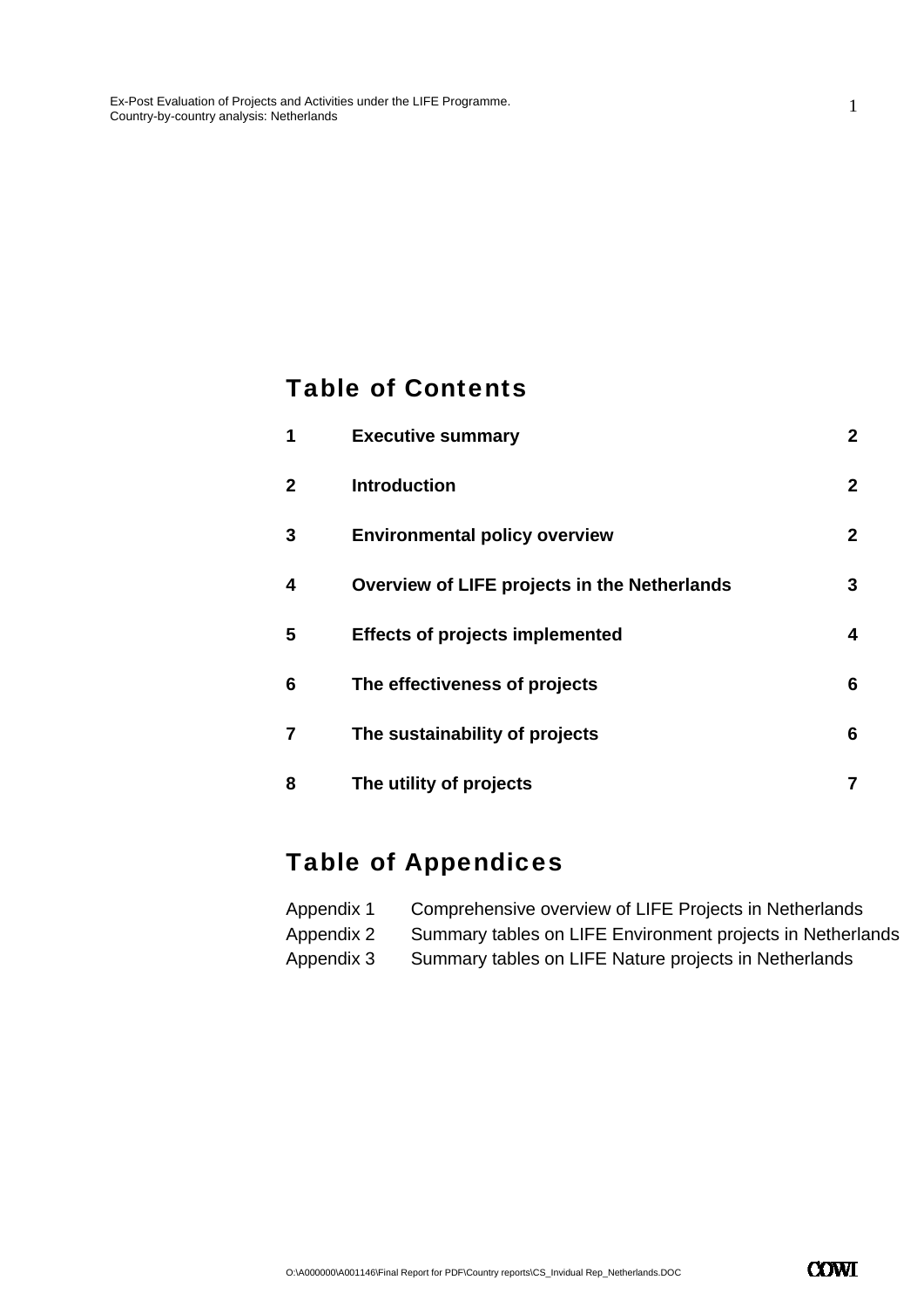### **1 Executive summary**

The Netherlands has been involved in the LIFE Programmes during all phases of LIFE from its inception in 1992. A total of 145 projects have received support since the start of LIFE, of which 107 (85 Environment and 22 Nature) projects fall within the period covered by this evaluation (1996-2006). Of these 21 (10 Environment and 11 Nature) were still ongoing in 2008.

Dutch LIFE projects are in general technically successful in delivering the expected results. The sustainability of the projects is perceived to be high, though follow-up funding to continue a LIFE project or spin-off projects is lacking, especially in Environment projects. LIFE Environment projects in the Netherlands have covered a quite diverse range of subjects, through focusing on water quality and related issues, such as efficient production applying recycling, reuse of resources production and energy saving issues. Dutch LIFE Nature projects have mainly focused on habitat restoration (Habitat and Birds Directive) and strengthening Natura 2000 areas (management approaches and buffer zones). Only a few Nature projects addressed specific biodiversity issues, such as the protection of a limited number of species rather than habitats.

## **2 Introduction**

This country report on the implementation of the LIFE Programme in The Netherlands is part of the overall ex-post evaluation of the LIFE Programme. The evaluation was commissioned in July 2008 and covers all LIFE projects initiated during the period 1996-2006. The overall objective of the evaluation is to assess the relevance and impact of the activities and projects financed under the LIFE Programme. The evaluation comprises country studies in all Member States except Bulgaria, which has never had any LIFE projects. This report documents the analysis carried out concerning the implementation of the LIFE Programme in The Netherlands. The ex-post evaluation focuses on assessing the effect of the LIFE Programme on Europe's nature and environment through looking at the results and impacts of LIFE projects implemented under the Nature (NAT) and Environment (ENV) components. The results and impacts have been further assessed along three main evaluation criteria:

- Effectiveness, i.e. the extent to which planned objectives have been reached;
- Sustainability, i.e. the extent to which positive impacts have continued or are likely to continue;
- Utility, i.e. the extent to which impacts address key environmental needs and priorities in the EU and for the stakeholders concerned.

### **3 Environmental policy overview**

As of 2004, the Dutch sectoral approach to most environmental and spatial issues (Environmental Programme, Nature Conservation Policy, water management plans etc.) was replaced by an overall spatial policy agenda, the "Nota Ruimte". In this programme, the designation of areas of (special) natural beauty, landscapes or agricultural importance were outlined alongside the key infrastructure, housing and water management issues to be dealt with in the next ten years, with a projection to 2030.

The main environmental challenges mentioned in the strategy include: water management and climate change (including energy saving and greening policies); ensuring that new and yet to be developed and technologies are designed to become "climate proof"; preventing the (further) diffusion of fertilisers and chemicals; reduced local air pollution in urban areas; efficient use of resources and waste generation and protection of species, and the restoration and protection of habitat types and "national" landscapes. The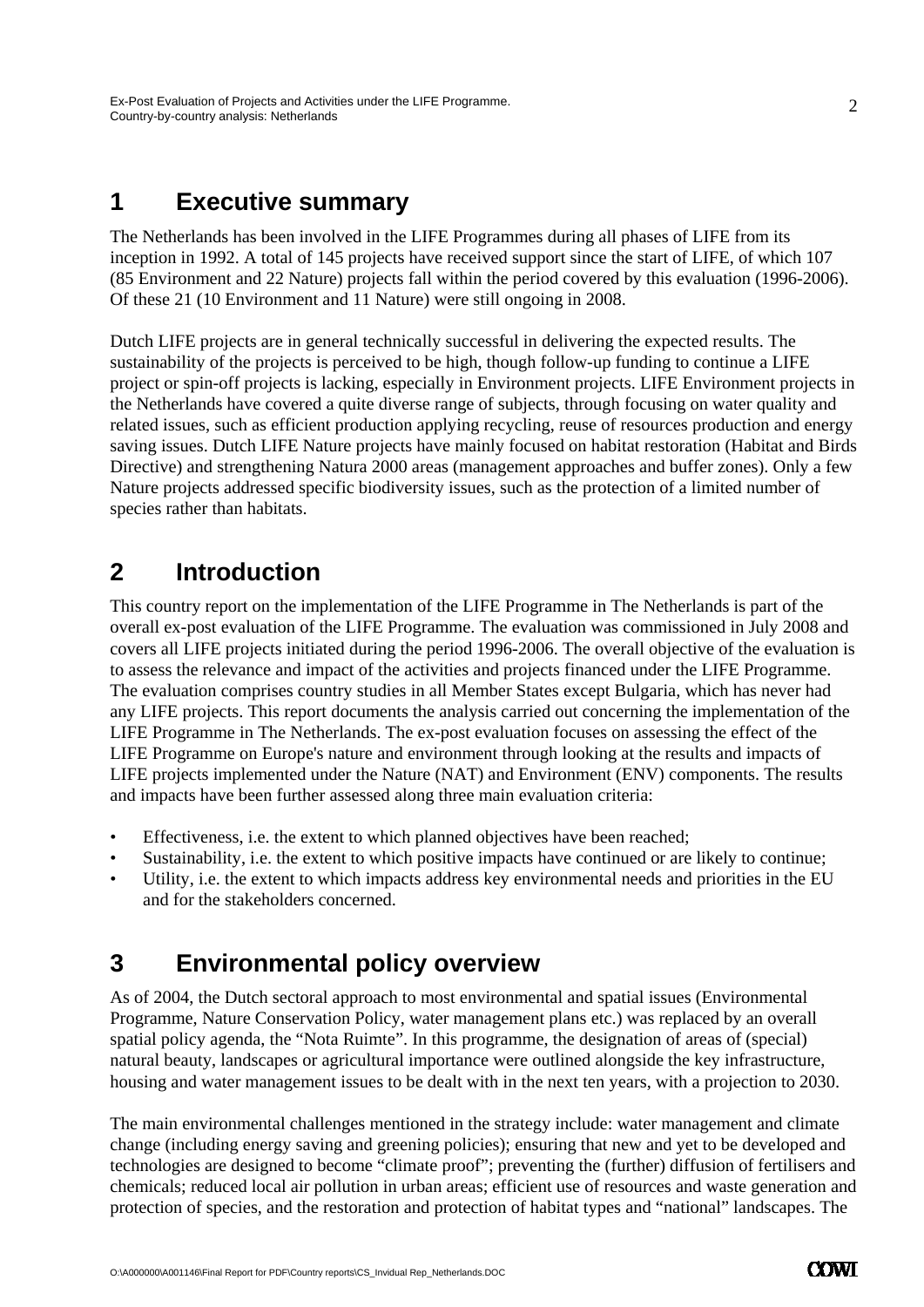strategy encompasses four cross-cutting areas of action in a structure which is similar to the 6th EAP. The national strategy is complemented by sector or issue-specific policies and schemes, often on a regional (provincial) level, e.g. for water, environmental quality, spatial development, nature and landscape, (over) fertilisation in agriculture etc.

### *Box 1* Some key issues in environmental policy in the Netherlands<sup>1</sup>

*Climate Change.* As in many other Member States, environment policy in the Netherlands in 2007 focused on energy and climate change. Activities in this area included a new National Climate Strategy for Adaptation; the national "Clean and Efficient" plan for steering the economy towards greater energy sustainability and lower emissions; and spatial planning programmes such as "Space for the River" which integrates climate adaptation and mitigation policies into spatial planning. In 2005, greenhouse gas emissions were 212.1 million tonnes CO2 eq., a 1.1 per cent decrease since the base year. Projections for 2010 indicate that the Netherlands will achieve the Kyoto target with a 4.1 per cent over-delivery. The Netherlands had an energy intensity of 196 kg oil equivalent/€ 1000 GDP in 2005, which is around the EU average. In 2006 almost 8 per cent of gross electricity consumption came from renewable sources, while the target is 9 per cent for 2010. In 2005 almost 30 per cent of electricity was generated from combined heat and power, among the highest levels in EU.

*Nature and biodiversity.* The Natura 2000 network included 77 Special Protection Areas and 142 Sites of Community Importance by the end of 2007. The progress in establishing these areas is largely complete. The Netherlands has been the first to comply with the minimum standards of the Habitats Directive. The government has continued to purchase more land for nature development in 2007 and encouraged regional initiatives to promote nature and biodiversity plans.

### *Environment and health*

-

• The government decided to allocate EUR 300 million to the improvement of air quality through transport-related measures such as compulsory filters and catalytic converters in the period up to 2010. Concrete measures are expected in 2008.

• Air quality is a major problem in urban areas although concentrations of particulate matter and ozone have shown a decrease in recent years.

*Natural resources and waste.* From the 625 kg/per capita of municipal waste produced in 2006, 34 per cent was incinerated and only 2 per cent was land-filled, the rest being treated by other means such as recycling or composting.

### **4 Overview of LIFE projects in the Netherlands**

During the period 1996 to 2006, the LIFE Programme co-financed 107 projects in the Netherlands including 22 Nature projects and 85 Environment projects. A full overview table of the projects is provided in Appendix 1. Additional summary tables are provided in appendices 2 and 3.

<sup>&</sup>lt;sup>1</sup> Source: 2007 Environmental Policy Review, EU DG Environment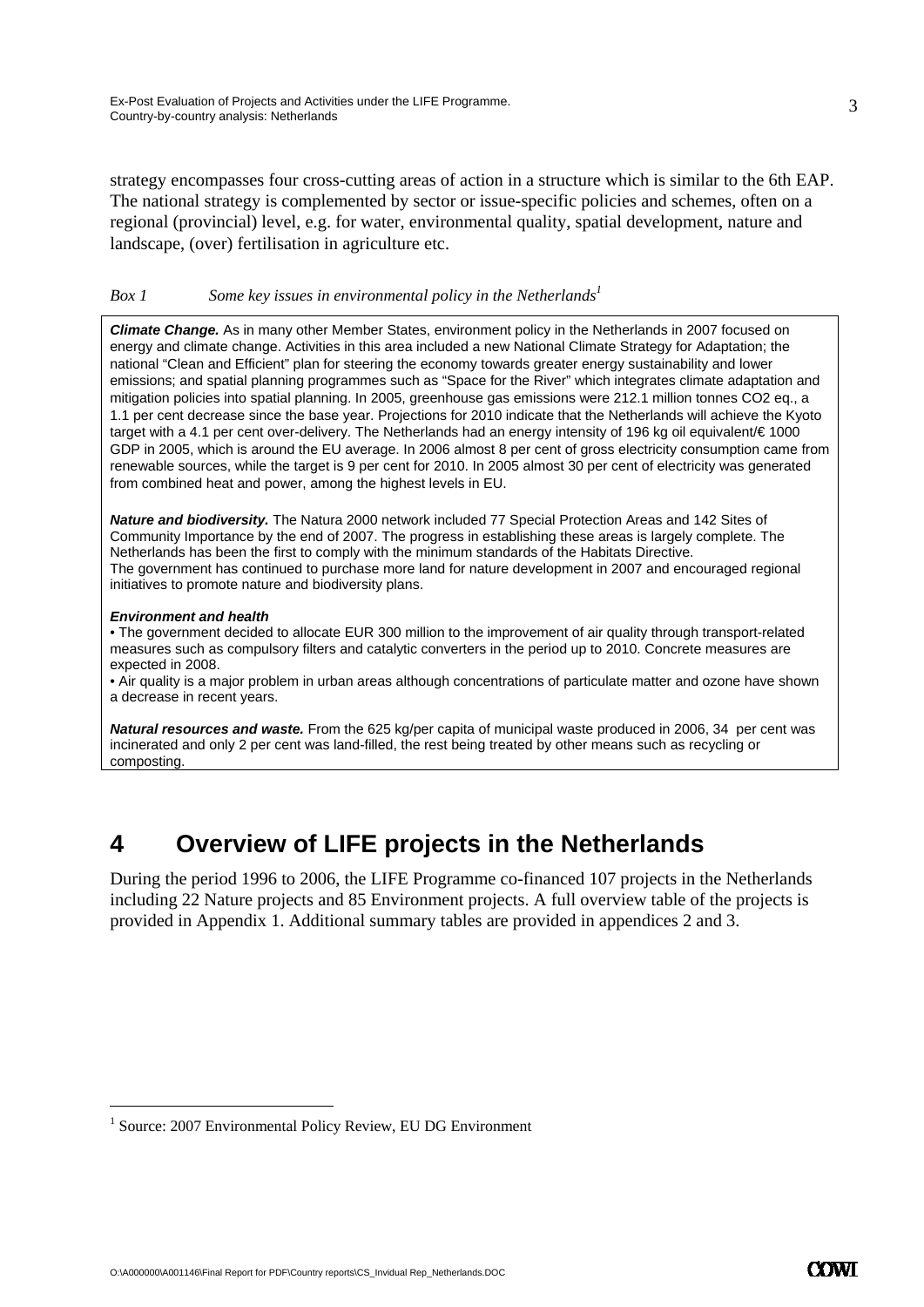|               | Number of<br>projects | <b>Total LIFE</b><br>contribution<br>(million EUR) | Main themes<br>covered <sup>2</sup>                    | Average LIFE<br>contribution per<br>project (million<br>EUR) | Average project<br>duration (years) |
|---------------|-----------------------|----------------------------------------------------|--------------------------------------------------------|--------------------------------------------------------------|-------------------------------------|
| Environment   | 85                    | 45.1                                               | Water (42%)<br>Natural<br>resources and<br>waste (20%) | 0.5                                                          | 3.2                                 |
| <b>Nature</b> | 22                    | 24                                                 | Habitats (73%)                                         | 1.09                                                         | 4.5                                 |

*Table 4.1 Overview of LIFE projects 1996-2006 in the Netherlands* 

Source: Butler

-

The 85 **LIFE Environment** projects co-financed by the LIFE Programme were mainly technological development projects within various sectors, but had a particular emphasis on water issues (more than 40 per cent), developing and/or testing new processes, products or technologies to reduce waste (water) impact on the environment and reuse material input. The typical type of beneficiary was public and private enterprises accounting for 72% of projects.

The 22 **LIFE Nature** projects in the Netherlands co-financed by the LIFE Programme during 1996- 2006 have focused on the restoration of habitat types and on specific habitats for species (16 out of 22 projects). The typical type of beneficiary was NGOs (45%) and national authorities (32%).

## **5 Effects of projects implemented**

**LIFE Nature** projects in the Netherlands focused on the restoration of habitat types and on habitats for certain species, the majority of which were habitats in wetlands (11 projects) and bogs (6 projects). Most of these concerned Natura 2000 areas: of the 77 sites of special protection areas and the 142 sites of community interest an estimated 50 per cent were included (in some way or another) in a LIFE project.<sup>3</sup> As the LIFE desk officer and national contacts mentioned, many projects have a high impact with regard to indicators such as restored habitats, and improved conservation status of Natura 2000 areas (both habitat types and species). Other aspects mentioned by the project managers are the control of invasive species; improved land management; land use agreements etc.

Compared to countries such as Belgium, land purchase was rarely an issue in the LIFE funded projects, mainly due to the fact that the (larger) NGOs managing these areas in the Netherlands already had sufficient funds to purchase the land beforehand, or the Dutch government supported the project with additional funds thereby enabling purchase of the land.<sup>4</sup> Only on rare occasions was there an indirect exchange of experiences (such as demonstration and transfer of results, ca. five projects) reported as a key result.

 $2^2$  For the purpose of this evaluation, the LIFE projects were categorised according to the thematic structure of the LIFE+ Programme (ref. Regulation EC No. 614/2007, Annex II). The themes included for LIFE Nature: Habitat Directive, Birds Directive and Biodiversity. For LIFE Environment: Climate change, air, water, soil, forests, natural resources and waste, chemicals, urban environment, strategic approaches.

 $3$  These findings are mentioned in the report "15 years of LIFE Nature projects in the Netherlands", published by the Ministry of Agriculture, Nature and Food quality (LNV) in September 2006.

<sup>&</sup>lt;sup>4</sup> This issue has also been confirmed in interviews with both the LIFE Unit officer and the Dutch national contacts for NAT.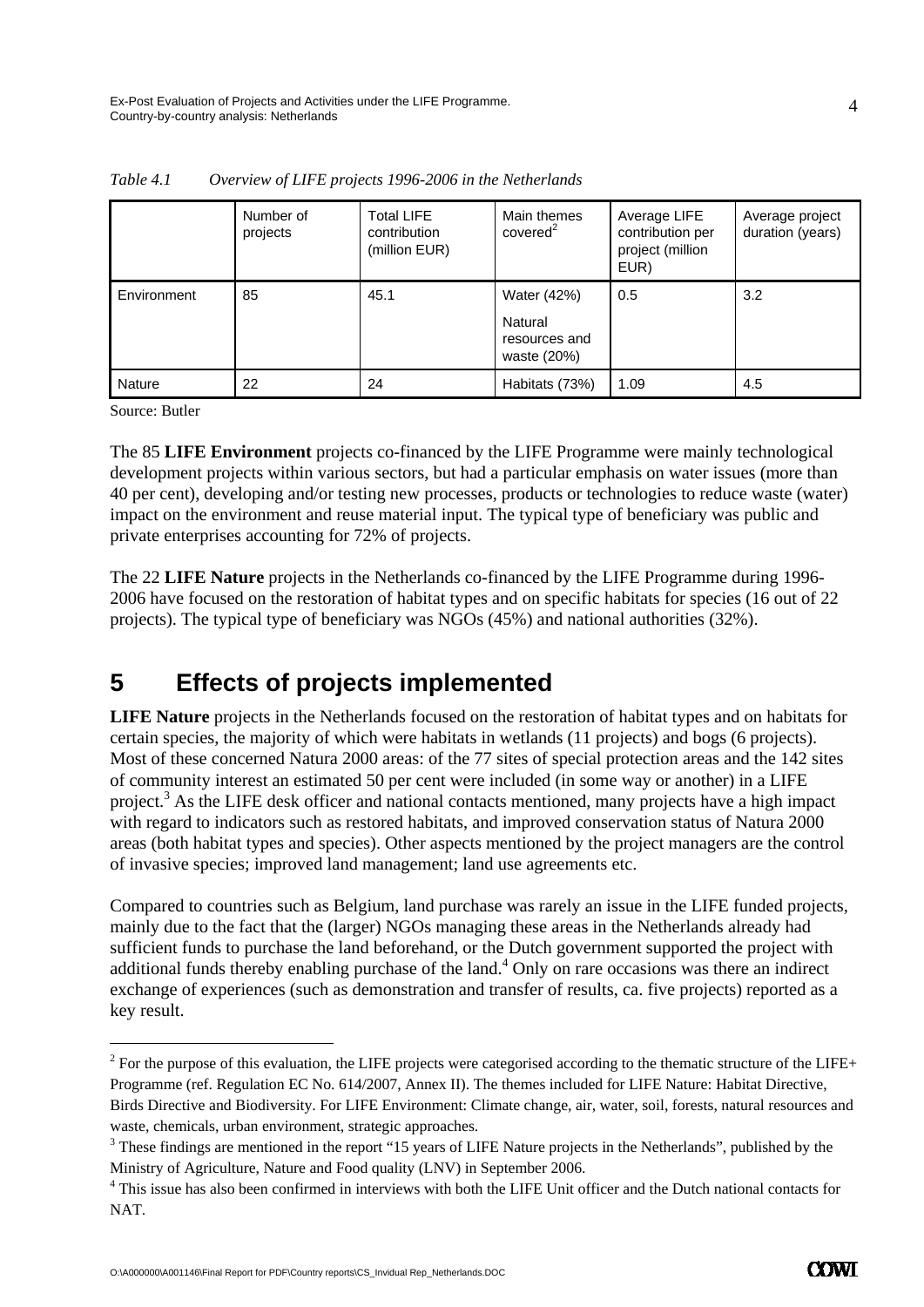The process of applying for and managing a LIFE Nature project in the Netherlands has, increasingly, only become feasible for larger professional organisations, such as governmental organisations or larger (operating on a national or provincial level) NGOs.<sup>5</sup> The LIFE projects often coincided with and strengthened activities at NATURA 2000 areas (management, maintenance plans etc.), which involved the same organisations. According to the project managers and the interviewees, involvement with LIFE often strengthened the willingness of the beneficiaries to participate in other (EU and national) projects. It also strengthened the beneficiary organisation in dealing faster and more successfully with complex (stakeholder) problems as additional support and finance was available. Nevertheless, as opposed to LIFE Environment, most project managers mentioned they would also have carried out the project without LIFE funding and (according to the national focal point) several unsuccessful LIFE applications were successful in achieving national or provincial funding instead.

Many of the Dutch **LIFE Environment** projects aimed at developing new technological solutions to water and air pollution problems of a relatively specific nature, or at solving (industrial) waste or noise problems, and have in general demonstrated a beneficial environmental effect and/or documented the technical feasibility of the solutions. Some projects have also delivered solutions directly applicable in the production system of the beneficiary. Water was a theme where Dutch projects were active and successful, focusing mainly on new technologies for wastewater treatment, development of management systems or schemes for the protection of surface water, groundwater or river basins as such. For soil pollution, relatively few projects have been implemented in the Netherlands, as this sector has been active and innovative in applying new technologies since the 1980s, and the need to develop new standards was therefore less apparent.<sup>6</sup>

In terms of industrial sectors, the food processing industry has been relatively active in the Netherlands, where the success of a LIFE project has even resulted in setting a standard for certain branches within the industry, both in the Netherlands and abroad.<sup>7</sup> However in other sectors, many projects have succeeded in technical terms but have failed to create wider, long-term impacts. This was largely because no legislative/regulatory driver existed for those cases where the technical solutions proposed were technically (too) demanding and/or not economically viable, or due to the fact that the maintenance costs were (too) high or substantial energy efficiency was unachievable. A similar pattern can be seen when viewing the issue of replication in terms of follow-up projects ("pump priming effects"). In this respect the score for Dutch Environment projects is perceived as low, both by the project managers who were interviewed (and as a conclusion from the e-survey), and according to the national contacts, LIFE officer and monitors.

Finally, a number of (international) "strategic approaches" projects have also aimed at developing and implementing management systems or tools for, for example, the tourism industry and industrial noise in ports. Some of these systems and networks appear to be viable even after project termination, while others will require new funding in order to be sustained. An example of the first is the project "Noise management in ports", where a best practices manual is now being distributed among both national and

-

 $<sup>5</sup>$  These findings are also confirmed in the report "15 years of LIFE Nature projects in the Netherlands", published by</sup> the Ministry of Agriculture, Nature and Food quality (LNV) in September 2006.

<sup>&</sup>lt;sup>6</sup> This was mentioned in the interview with the LIFE officer and national contacts and one can draw the same conclusions from the overview of LIFE projects (see also Table 4 in Appendix 2) and the e-survey.

 $<sup>7</sup>$  For example, both the projects "Reduction of ethylene-oxide emission in starch derivative production" in the</sup> potato industry and "Environmentally friendly phosphorus removal in anaerobe effluent by means of the struvite process" in cheese processing led to substantial savings in terms of less energy and raw material input and a reduction of production losses (more recycling), which made both industrial partners and competitors decide to apply the new technology themselves.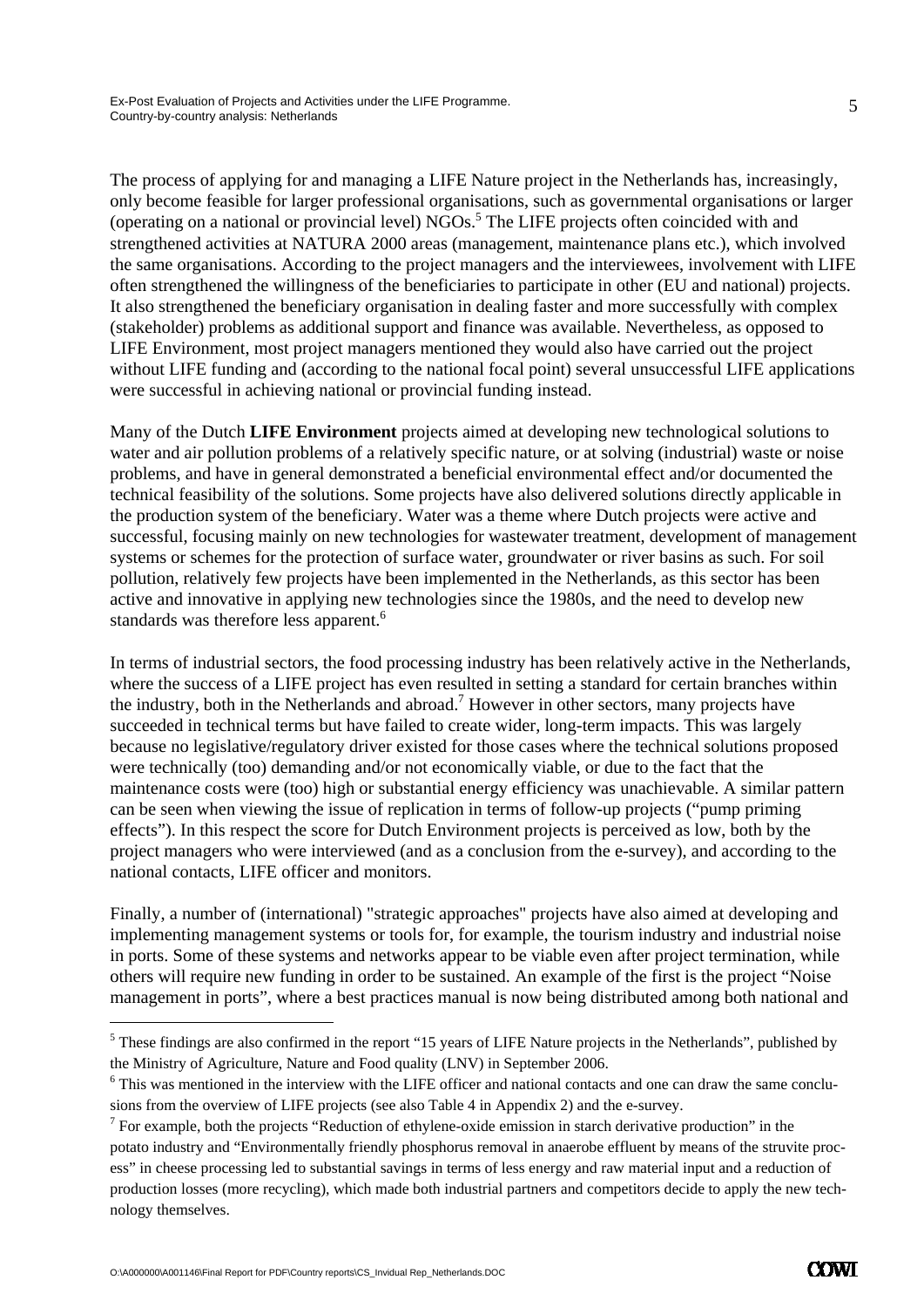local governments and the EU, with the expectation that a better implementation of these practices could generate "a level playing field" where planning restrictions (or the lack thereof) no longer affect the investor's choice for a certain location. An example of a less successful project is the tourism benchmarking initiative, which tried to establish a sustainability label for tourist accommodation, but could not achieve its initial objectives due to lack of interest both from authorities, tour operators and accommodation (minimal response).

## **6 The effectiveness of projects**

Effectiveness can be assessed at two levels: the project level, which compares achievements with project objectives, and at programme level, which compares achievements with LIFE Programme objectives.8

The project-level effectiveness of Dutch LIFE projects is, in general, assessed as high, with a few (mostly Environment) exceptions on the downside, due mainly to changes outside the direct influence of LIFE (changes in policy, other alternatives developed during the course of the project etc.). Projects have generally been technically (very) successful and have obtained most of their set targets and objectives.

The general, habitat rather than site species approach of most **LIFE Nature** projects ensured high effectiveness, as most measures were taken and activities carried out at management level (for example "types of grazing implemented") rather than focusing on one or two specific species. Also, local obstacles (e.g. failed negotiations with single land owners) could largely be avoided, as measures that could not be carried out on one spot, for example, could be carried out elsewhere. Nature projects involving public or (large) NGO-owned lands have generally achieved a higher effectiveness than those involving private lands. However, land purchase was rarely an issue in the Dutch projects. Effectiveness at programme level is also assessed as high for nature projects, which have contributed towards ensuring and developing managing plans for NATURA 2000 areas in the Netherlands.

For **LIFE Environment**, programme-level effectiveness is assessed as medium, rarely reaching high. The projects have contributed to innovative and integrated techniques, but the extent to which these have been disseminated to a wider EU audience, and the extent to which the techniques were applicable and technically and economically viable in the EU at large, has only partially been achieved. There were only a limited number of sectors (mainly the food industry) which found a larger follow-up audience.

# **7 The sustainability of projects**

Within the **LIFE Environment** projects there are examples of projects that have delivered solutions which are directly applicable in the production system of the beneficiary, possessing both economic advantages and environmental benefits. These projects show a high level of sustainability. There are also examples of projects/techniques which have proved to be technically or economically unviable and thus unsustainable.

-

<sup>&</sup>lt;sup>8</sup> Specific objective for: LIFE Nature: to contribute to the implementation of Council Directive 79/409/EEC (Birds Directive) and Council Directive 92/43/EEC (Habitats Directive); LIFE Environment: to contribute to the development of innovative and integrated techniques and methods and to the further development of Community environmental policy, such as Directives on air quality or, more recently, the "Noise Directive" (2002/49/EC) and the Water Directive.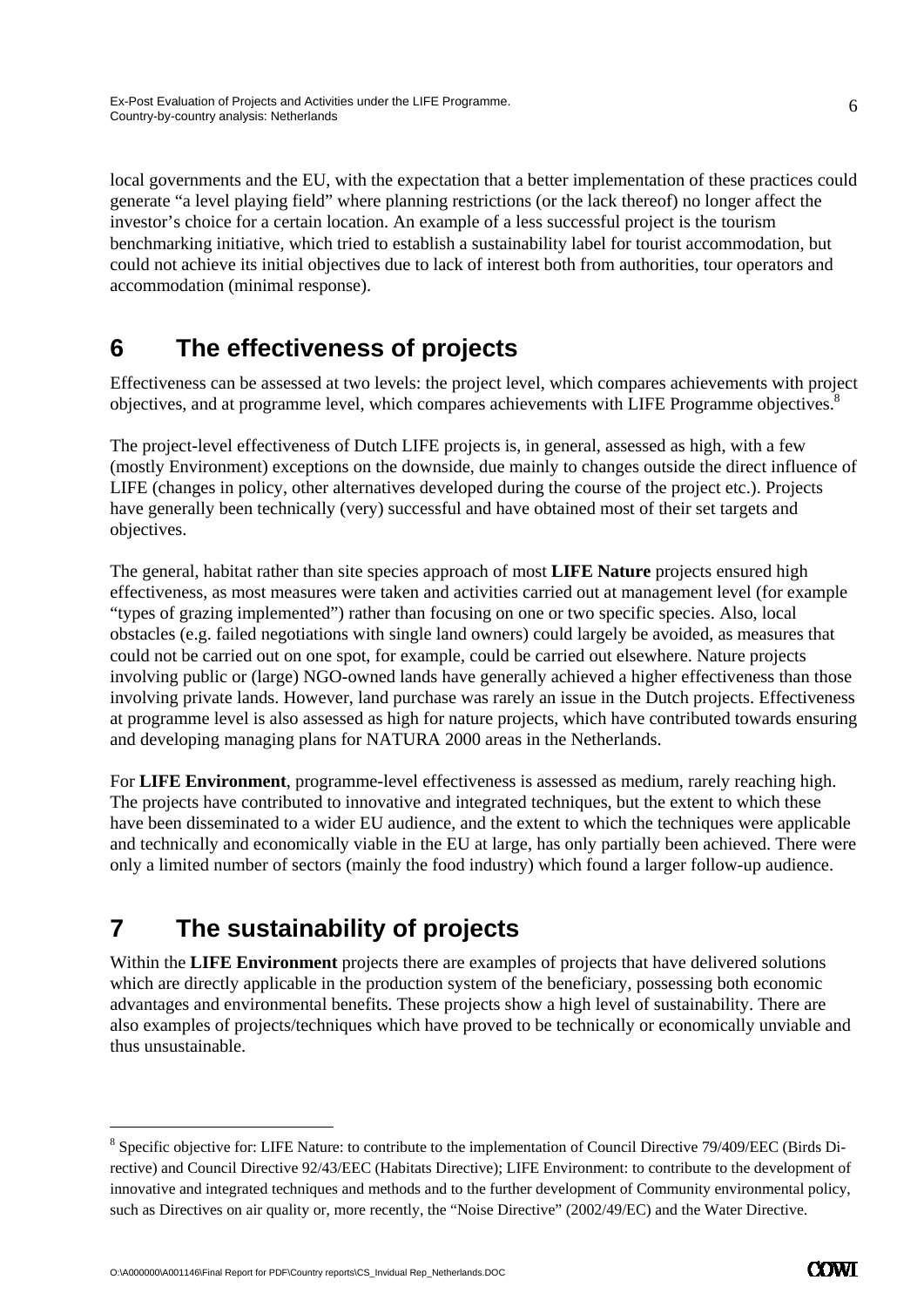Many **LIFE Nature** projects had a large NGO or public entity as their lead organisation and often involved public (or NGO-owned) lands, which provided important mechanisms for ensuring the longterm effects of the projects. Future management actions have already been incorporated into the management plans for these areas during the initial project phase, ensuring a very high level of sustainability. The national policy to secure (most) nature reserves and/or Natura 2000 areas,<sup>9</sup> in terms of planning restrictions for agriculture and building activities, helped the sustainability of these (project) areas. The (mandatory) management plans for the Natura 2000 areas, which were included in projects concerning Natura 2000, have also contributed to the sustainability of the majority of the results.

## **8 The utility of projects**

LIFE projects in the Netherlands addressed many of the objectives and targets formulated in the EU objectives and the 6th EAP. Links to EU environmental policies were also ensured through an observation of the application guidelines, which the applicants regard as being quite specific.

The vast majority of LIFE Nature project have contributed to the implementation and strengthening of Natura 2000 areas. Almost all projects however have focused on the Habitat and Birds directives, only one directly addressed Biodiversity actions outside these Directives. As Natura 2000 is an important issue in most projects, the results of these projects are taken into account in (regional and national) policy.10

LIFE Environment projects have had, in certain branches, a positive impact on cleaner technology initiatives in The Netherlands. The programme makes a difference particularly in relation to testing and demonstration of new technologies. Because of LIFE, environment projects have been larger, more comprehensive, and more rapidly realised in terms of obtaining their objectives than would otherwise have been expected without LIFE funding. Of those interviewed with regard to Environment projects, project managers in particular have reported that such projects would not have been realised at all without LIFE. It was frequently mentioned that it would be difficult to realise follow-up projects, even with additional LIFE funding, due to the complexity of the LIFE programme and the difficulties (especially for smaller organisations) of managing LIFE projects in general.

-

<sup>&</sup>lt;sup>9</sup> The Dutch government has developed a plan for securing the "main ecological network" or grid called EHS ("Ecologische Hoofdstructuur") as main element within the Investment Budget for Rural Areas (ILG), for which a vast budget of over four billion Euros between 2007 and 2013 is reserved. This budget covers reallocation schemes and regional development plans, and includes co-funding from the EU (EARDF) and provinces.

 $10$  As was also mentioned in the report "15 years of LIFE Nature projects in the Netherlands, published by the Ministry of Agriculture, Nature and Food quality (LNV) in September 2006.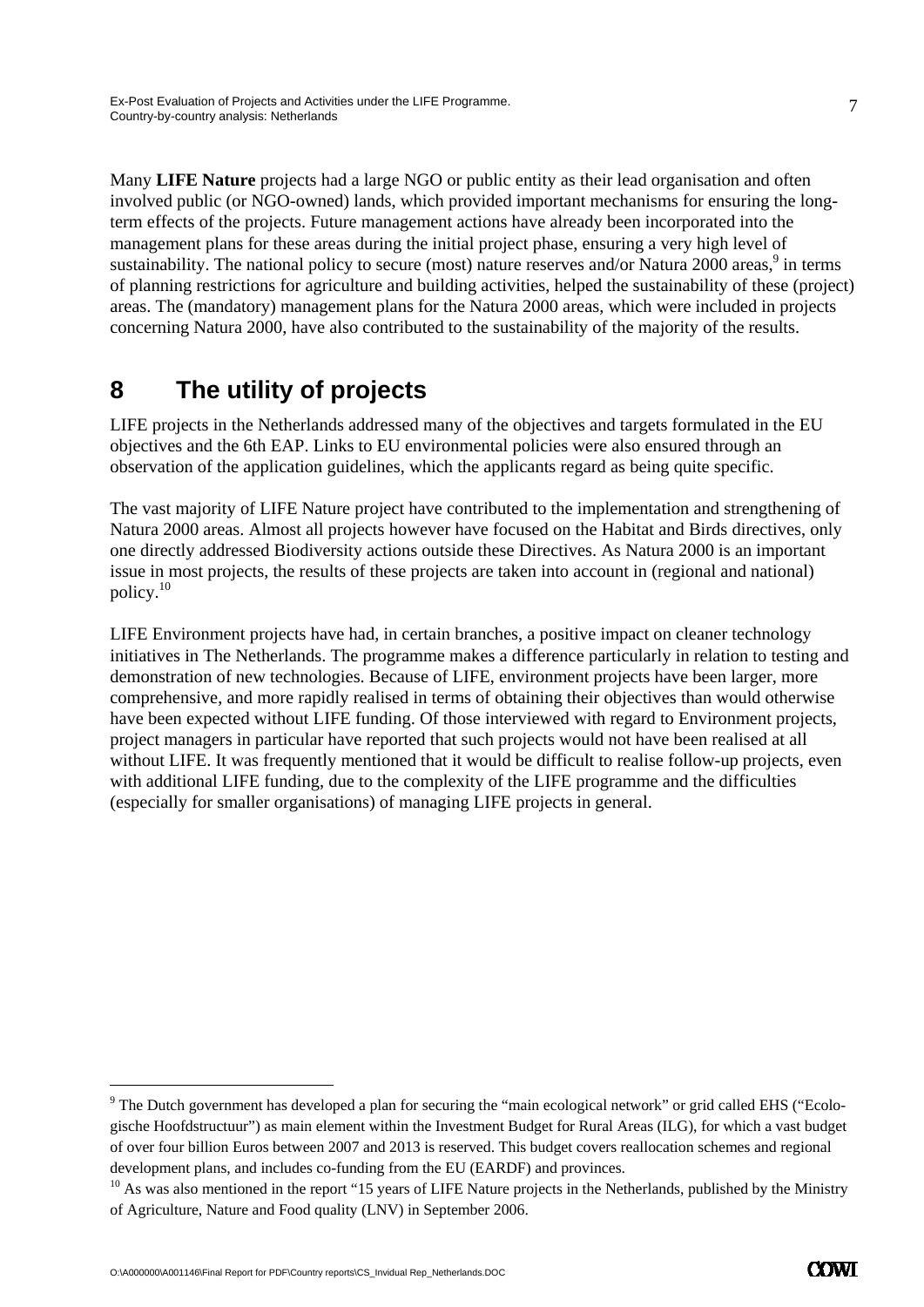## **Appendix 1 Comprehensive overview of LIFE Projects in Netherlands**

In connection with the ex-post evaluation, data was extracted from the BUTLER database of the LIFE Unit. Table 1 and Table 2 below provide an overview of the information available on each project as well as the LIFE+ theme attached by the evaluation team to the project. The budget figures for LIFE co-financing do not necessarily correspond to the actual payments made.

| Id.           | <b>Title</b>                         | <b>LIFE</b><br>generation | <b>Funding</b><br>vear | <b>Start</b><br>year | End<br>year | <b>Total</b><br>budget<br>(EUR) | LIFE co-<br>financing<br>budget<br>(EUR) | <b>Beneficiary</b><br>type | <b>International</b><br>partners<br>(yes/no) | LIFE+<br>theme |
|---------------|--------------------------------------|---------------------------|------------------------|----------------------|-------------|---------------------------------|------------------------------------------|----------------------------|----------------------------------------------|----------------|
| LIFE96        | Management system for urban air      | LIFE II                   | 1996                   | 1997                 | 1999        | 255,875                         | 127,104                                  | Research insti-            | No                                           | Air            |
| ENV/NL/000203 | quality and noise                    |                           |                        |                      |             |                                 |                                          | tutions                    |                                              |                |
| LIFE96        | Re-use of potable water sludge       | LIFE II                   | 1996                   | 1996                 | 1999        | 843,344                         | 369,571                                  |                            | <b>No</b>                                    | Water          |
| ENV/NL/000211 | replacing iron salts in waste water  |                           |                        |                      |             |                                 |                                          |                            |                                              |                |
|               | treatment and industrial applica-    |                           |                        |                      |             |                                 |                                          |                            |                                              |                |
|               | tions                                |                           |                        |                      |             |                                 |                                          |                            |                                              |                |
| LIFE96        | Towards development of a depo-       | LIFE II                   | 1996                   | 1997                 | 1999        | 796,569                         | 398,285                                  | Development                | No                                           | Air            |
| ENV/NL/000215 | sition monitoring network for air    |                           |                        |                      |             |                                 |                                          | agency                     |                                              |                |
|               | pollution in Europe; low-cost        |                           |                        |                      |             |                                 |                                          |                            |                                              |                |
|               | monitoring methods                   |                           |                        |                      |             |                                 |                                          |                            |                                              |                |
| LIFE96        | Sustainable water supply limiting    | LIFE II                   | 1996                   | 1997                 | 2000        | 3,440,531                       | 307,189                                  | International              | <b>No</b>                                    | Water          |
| ENV/NL/000216 | ground water use by re-use of        |                           |                        |                      |             |                                 |                                          | enterprise                 |                                              |                |
|               | local surplus water as domestic      |                           |                        |                      |             |                                 |                                          |                            |                                              |                |
|               | water for non-drinking purposes      |                           |                        |                      |             |                                 |                                          |                            |                                              |                |
|               | through dual piped supply            |                           |                        |                      |             |                                 |                                          |                            |                                              |                |
| LIFE96        | Demonstration project concerning     | LIFE II                   | 1996                   | 1997                 | 2000        | 11,050,036                      | 528,361                                  | <b>SME</b>                 | <b>No</b>                                    | Natural re-    |
| ENV/NL/000218 | the recycling of the paper / plastic |                           |                        |                      |             |                                 |                                          |                            |                                              | sources and    |
|               | fraction from municipal waste:       |                           |                        |                      |             |                                 |                                          |                            |                                              | waste          |
|               | separation, processing, upgrading    |                           |                        |                      |             |                                 |                                          |                            |                                              |                |
|               | and re-use                           |                           |                        |                      |             |                                 |                                          |                            |                                              |                |

*Table 2 Overview of LIFE Environment Projects in Netherlands*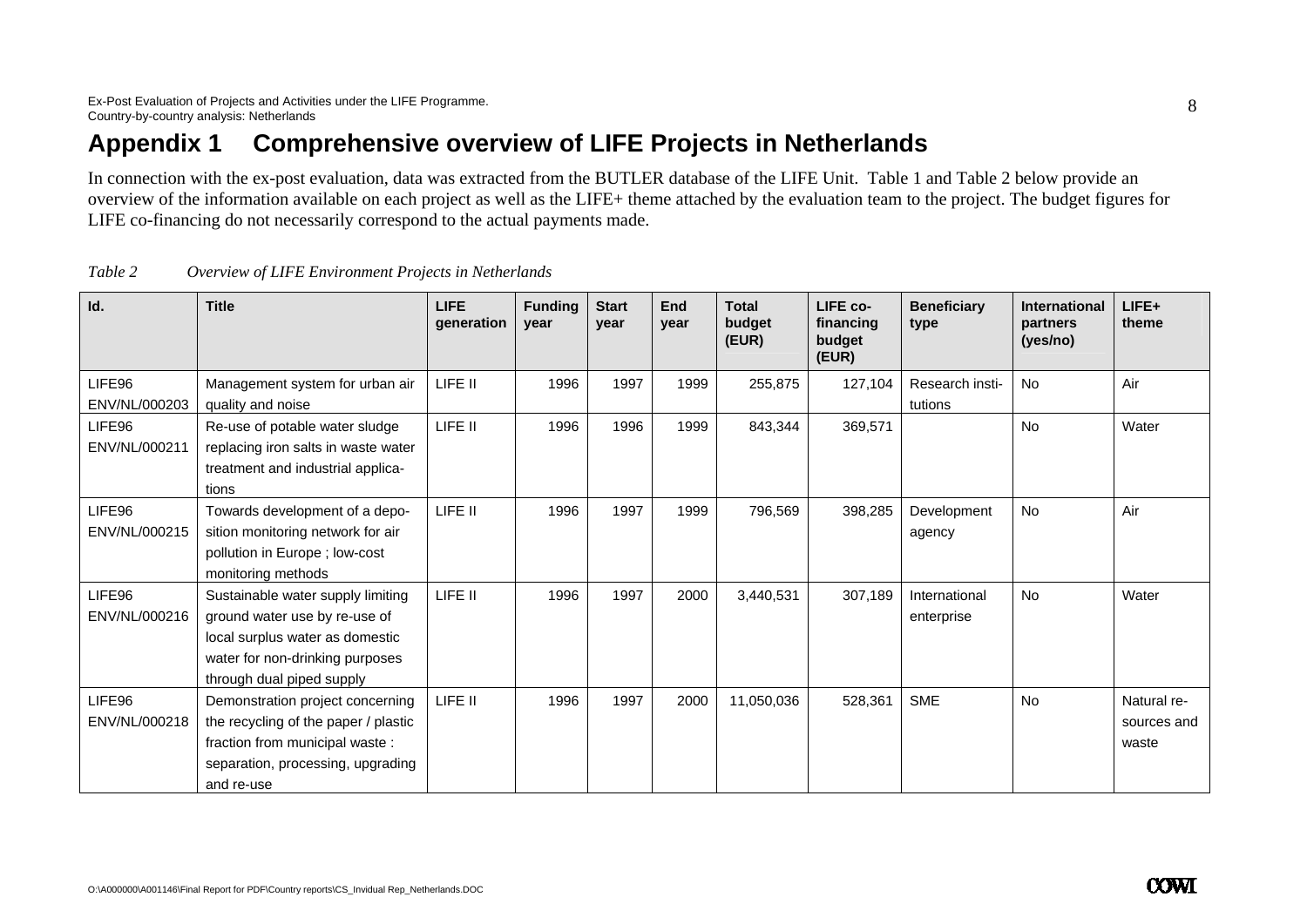| Id.                     | <b>Title</b>                                                                                                                                                  | LIFE<br>generation | <b>Funding</b><br>vear | <b>Start</b><br>vear | End<br>year | <b>Total</b><br>budget<br>(EUR) | LIFE co-<br>financing<br>budget<br>(EUR) | <b>Beneficiary</b><br>type  | International<br>partners<br>(yes/no) | $LIFE+$<br>theme                    |
|-------------------------|---------------------------------------------------------------------------------------------------------------------------------------------------------------|--------------------|------------------------|----------------------|-------------|---------------------------------|------------------------------------------|-----------------------------|---------------------------------------|-------------------------------------|
| LIFE96<br>ENV/NL/000219 | Demonstration plant and spin-off<br>projects for the recovery of back-<br>wash water treatment using dead-<br>end membrane filtration                         | LIFE II            | 1996                   | 1996                 | 1999        | 997,863                         | 404,358                                  | Public enter-<br>prise      | <b>No</b>                             | Water                               |
| LIFE96<br>ENV/NL/000223 | CLT (Cold lamination technology)<br>project                                                                                                                   | LIFE II            | 1996                   | 1996                 | 1998        | 1,245,380                       | 199,944                                  | <b>SME</b>                  | <b>No</b>                             | Chemicals                           |
| LIFE96<br>ENV/NL/000224 | Total paste return in textile print-<br>ing                                                                                                                   | LIFE II            | 1996                   | 1996                 | 1999        | 1,007,623                       | 260,932                                  | International<br>enterprise | No                                    | Natural re-<br>sources and<br>waste |
| LIFE96<br>ENV/NL/000230 | Demonstration of a groundwater<br>quality prediction system for im-<br>pact assesment of landuse devel-<br>opment on sustainable drinking<br>water production | LIFE II            | 1996                   | 1997                 | 2001        | 427,832                         | 212,527                                  | University                  | <b>No</b>                             | Water                               |
| LIFE97<br>ENV/NL/000117 | Bubbling bed FBC process for<br>conversion of paper (de-inking)<br>residue.                                                                                   | LIFE II            | 1997                   | 1997                 | 2002        | 9,067,572                       | 1,363,066                                | <b>SME</b>                  | No                                    | Natural re-<br>sources and<br>waste |
| LIFE97<br>ENV/NL/000120 | Recycling of used disposable dia-<br>pers and other incontinence mate-<br>rials.                                                                              | LIFE II            | 1997                   | 1997                 | 2000        | 5,651,727                       | 849,645                                  | International<br>enterprise | No                                    | Natural re-<br>sources and<br>waste |
| LIFE97<br>ENV/NL/000123 | Demonstration of implementation<br>of waterbased ink in the rotogra-<br>vure industry.                                                                        | LIFE II            | 1997                   | 1997                 | 2000        | 591,156                         | 163,727                                  |                             | <b>No</b>                             | Water                               |
| LIFE97<br>ENV/NL/000124 | Integrated BIO/F/C technology: a<br>new process for the removal of<br>waste fom the PCB industry.                                                             | LIFE II            | 1997                   | 1997                 | 2001        | 1,295,605                       | 388,682                                  | International<br>enterprise | No                                    | Water                               |
| LIFE97<br>ENV/NL/000125 | Demonstration project fixation of<br>pigment on cotton through elec-<br>tron Beam.                                                                            | LIFE II            | 1997                   | 1997                 | 2001        | 1,222,084                       | 366,625                                  | International<br>enterprise | No                                    | Water                               |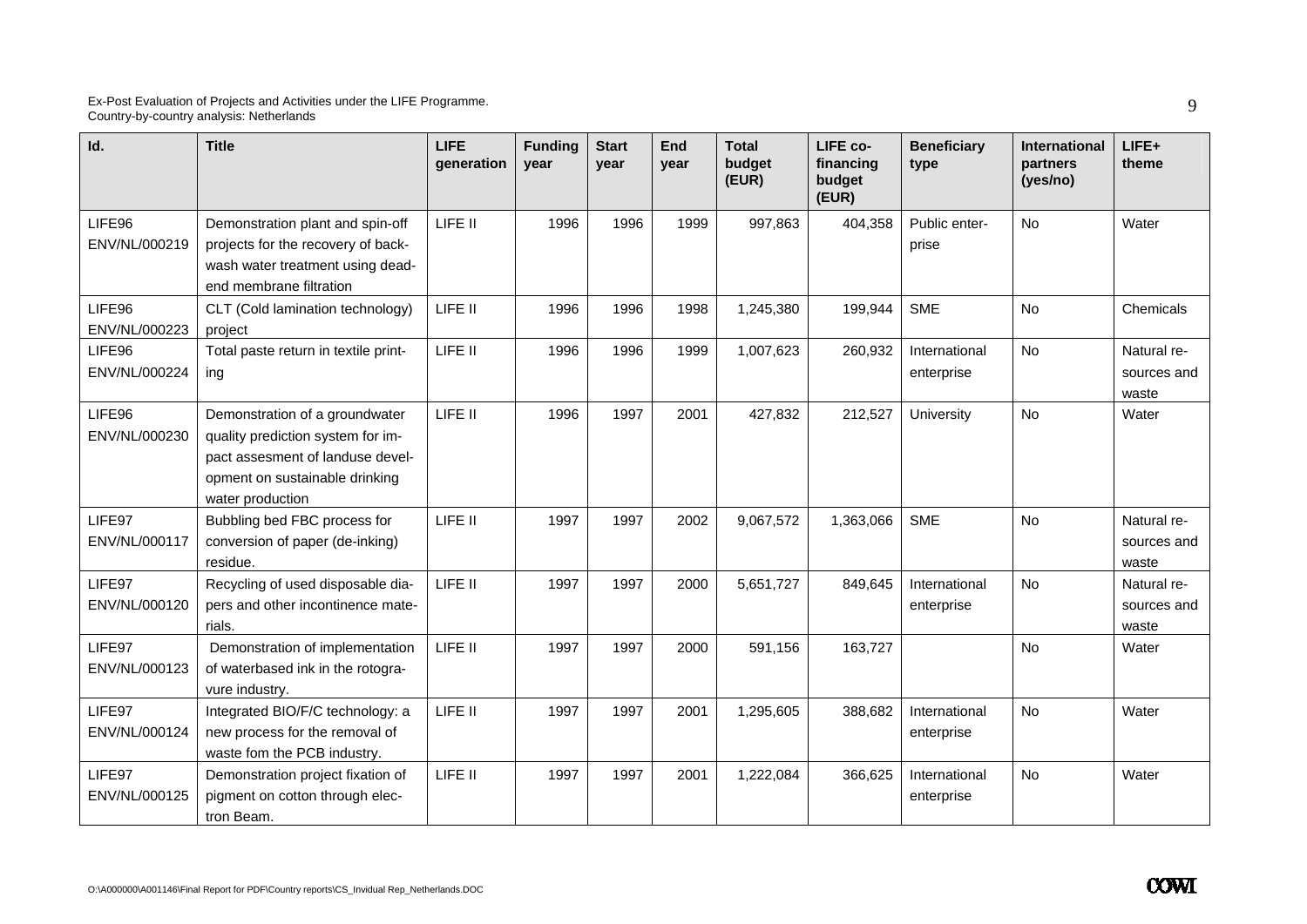| Id.                     | <b>Title</b>                                                                                                                                                           | LIFE<br>generation | <b>Funding</b><br>year | <b>Start</b><br>year | End<br>year | <b>Total</b><br>budget<br>(EUR) | LIFE co-<br>financing<br>budget<br>(EUR) | <b>Beneficiary</b><br>type  | International<br>partners<br>(yes/no) | LIFE+<br>theme                      |
|-------------------------|------------------------------------------------------------------------------------------------------------------------------------------------------------------------|--------------------|------------------------|----------------------|-------------|---------------------------------|------------------------------------------|-----------------------------|---------------------------------------|-------------------------------------|
| LIFE97<br>ENV/NL/000128 | Demonstration of a municipal con-<br>tribution to a sustainable urban<br>technology: land use planning,<br>household water and bio-<br>installations (Stroomdal-Life). | LIFE II            | 1997                   | 1997                 | 2002        | 6,357,487                       | 611,513                                  | Local authority             | No                                    | Urban envi-<br>ronment              |
| LIFE97<br>ENV/NL/000137 | The Blue Transformation: to a<br>waterfriendly city.                                                                                                                   | LIFE II            | 1997                   | 1997                 | 2000        | 776,675                         | 302,010                                  | Local authority             | <b>No</b>                             | Water                               |
| LIFE98<br>ENV/NL/000183 | The Iguana Project                                                                                                                                                     | LIFE II            | 1998                   | 1998                 | 2000        | 641,630                         | 91,498                                   | <b>SME</b>                  | No                                    | Climate<br>change                   |
| LIFE98<br>ENV/NL/000186 | 'Sulphur Plus' Pilot Plant                                                                                                                                             | LIFE II            | 1998                   | 1997                 | 1999        | 1,830,407                       | 530,742                                  | International<br>enterprise | Yes                                   | Air                                 |
| LIFE98<br>ENV/NL/000189 | Demonstrationproject environ-<br>mental-friendly cleaningfluid for<br>the processingplants of AtoHaas<br>Nederland B.V.                                                | LIFE II            | 1998                   | 1999                 | 2003        | 2,424,797                       | 301,409                                  | International<br>enterprise | <b>No</b>                             | Strategic<br>Approaches             |
| LIFE98<br>ENV/NL/000191 | High pressure carbon-dioxide<br>disinfection method                                                                                                                    | LIFE II            | 1998                   | 1998                 | 2001        | 2,761,106                       | 669,103                                  |                             | No                                    | Natural re-<br>sources and<br>waste |
| LIFE98<br>ENV/NL/000192 | Acetylation of Solid Wood                                                                                                                                              | LIFE II            | 1998                   | 1998                 | 2001        | 2,002,810                       | 575,528                                  | International<br>enterprise | No                                    | Chemicals                           |
| LIFE98<br>ENV/NL/000195 | Integrated sustainable urban<br>drainage<br>Infiltration & Transport system<br>Dordrecht, filtering of rainwater at<br>the source                                      | LIFE II            | 1998                   | 1998                 | 2001        | 1,032,443                       | 407,743                                  | Local authority             | <b>No</b>                             | Water                               |
| LIFE98<br>ENV/NL/000197 | The use of local surface water to<br>supply non potable water for<br>households and industrial pur-<br>poses                                                           | LIFE II            | 1998                   | 1998                 | 2002        | 2,005,593                       | 550,525                                  | Public enter-<br>prise      | <b>No</b>                             | Water                               |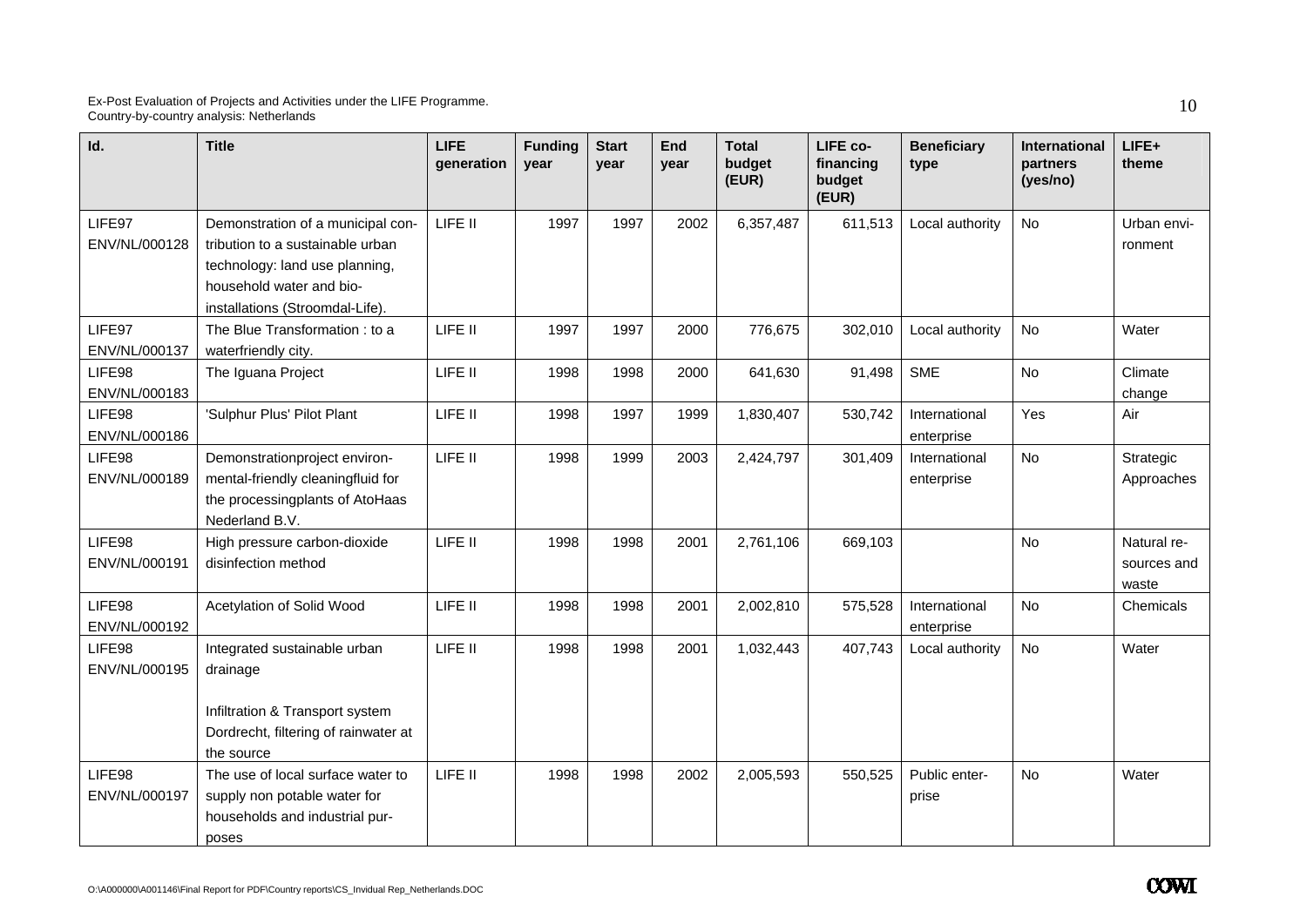| Id.                     | <b>Title</b>                                                                                                                                                                                                                    | <b>LIFE</b><br>generation | <b>Funding</b><br>year | <b>Start</b><br>year | End<br>year | <b>Total</b><br>budget<br>(EUR) | LIFE co-<br>financing<br>budget<br>(EUR) | <b>Beneficiary</b><br>type  | <b>International</b><br>partners<br>(yes/no) | $LIFE+$<br>theme                    |
|-------------------------|---------------------------------------------------------------------------------------------------------------------------------------------------------------------------------------------------------------------------------|---------------------------|------------------------|----------------------|-------------|---------------------------------|------------------------------------------|-----------------------------|----------------------------------------------|-------------------------------------|
| LIFE98<br>ENV/NL/000198 | Detection of ozone trends in rela-<br>tion to emission changes                                                                                                                                                                  | LIFE II                   | 1998                   | 1998                 | 2001        | 298,934                         | 147,312                                  | International<br>enterprise | Yes                                          | Air                                 |
| LIFE98<br>ENV/NL/000199 | Action to demonstrate the harmful<br>impact of TBT. Effective commu-<br>nication strategies between scien-<br>tists and policy makers to assist in<br>policy development                                                        | LIFE II                   | 1998                   | 1998                 | 2001        | 676,540                         | 329,827                                  | Research insti-<br>tutions  | Yes                                          | Water                               |
| LIFE99<br>ENV/NL/000228 | Short distance, high speed Rail<br>Distribution of consumer goods                                                                                                                                                               | LIFE II                   | 1999                   | 1999                 | 2002        | 2,380,611                       | 463,702                                  | Mixt enterprise             | <b>No</b>                                    | Climate<br>change                   |
| LIFE99<br>ENV/NL/000230 | The sanitation of groundwater<br>pollution with volatile organic<br>chlorohydrocarbons by means of<br>an in situ molasses -injection<br>technique at the former business<br>premises of the Nederlandse Phil-<br>ips Bedrijven. | LIFE II                   | 1999                   | 1999                 | 2004        | 771,880                         | 231,564                                  | International<br>enterprise | No                                           | Water                               |
| LIFE99<br>ENV/NL/000231 | Reduction of ethylene-oxide<br>emission in starch derivative pro-<br>duction                                                                                                                                                    | LIFE II                   | 1999                   | 1999                 | 2002        | 3,119,936                       | 660,711                                  | International<br>enterprise | No                                           | Air                                 |
| LIFE99<br>ENV/NL/000232 | Paperfoam: demonstration of the<br>applicability of an innovative tech-<br>nology to produce packagings,<br>made of natural fibres and starch,<br>which are both environmental<br>friendly and of a high quality                | LIFE II                   | 1999                   | 1999                 | 2001        | 1,608,449                       | 358,040                                  | <b>SME</b>                  | <b>No</b>                                    | Natural re-<br>sources and<br>waste |
| LIFE99<br>ENV/NL/000233 | The RESPECT project: RE-use of<br>Second-hand car comPonEnts iin<br>Company car fleeTs                                                                                                                                          | LIFE II                   | 1999                   | 1999                 | 2002        | 651,628                         | 176,294                                  | International<br>enterprise | <b>No</b>                                    | Natural re-<br>sources and<br>waste |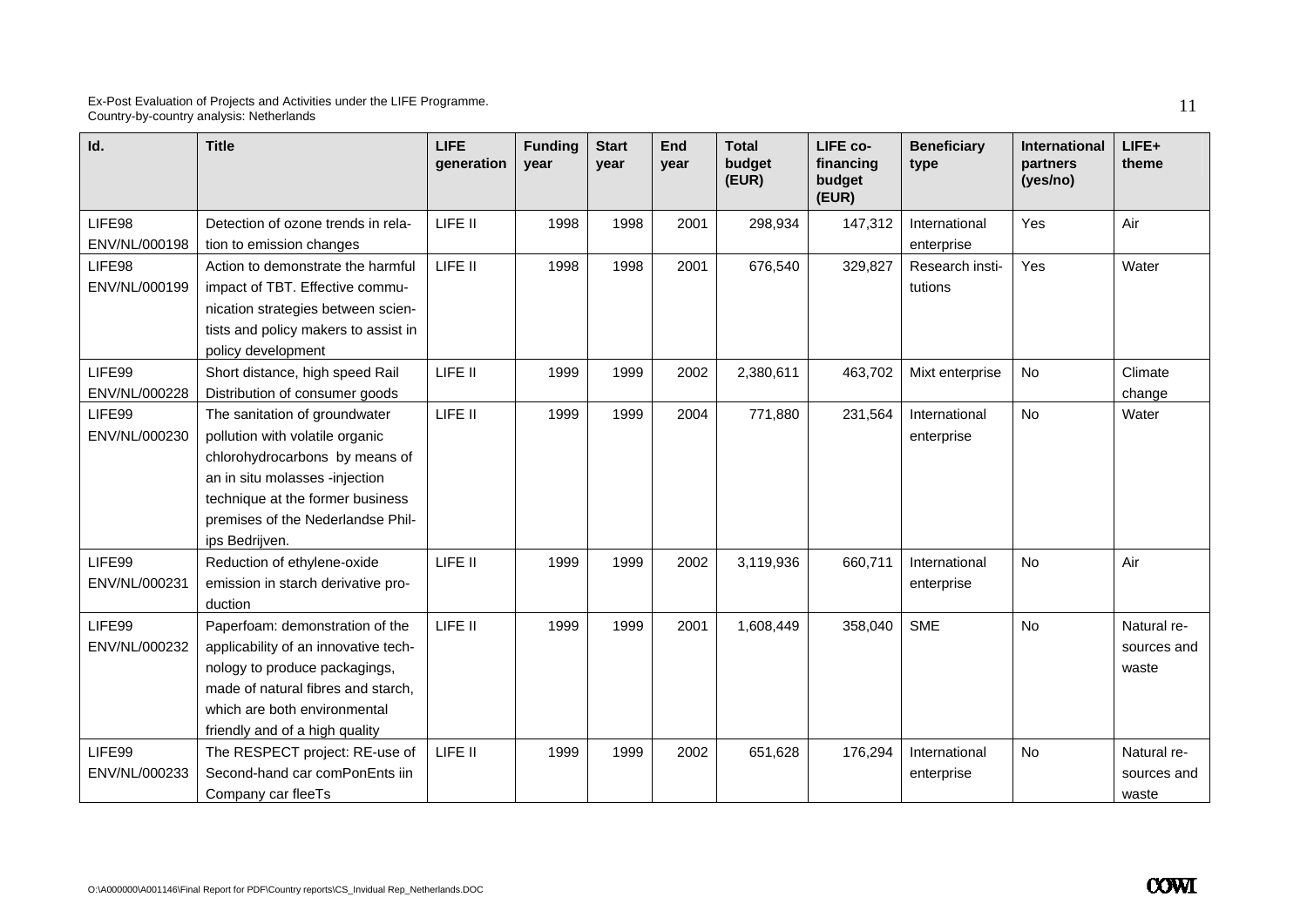| Id.                     | <b>Title</b>                                                                                                                                           | <b>LIFE</b><br>generation | <b>Funding</b><br>vear | <b>Start</b><br>year | End<br>year | <b>Total</b><br>budget<br>(EUR) | LIFE co-<br>financing<br>budget<br>(EUR) | <b>Beneficiary</b><br>type  | <b>International</b><br>partners<br>(yes/no) | LIFE+<br>theme                      |
|-------------------------|--------------------------------------------------------------------------------------------------------------------------------------------------------|---------------------------|------------------------|----------------------|-------------|---------------------------------|------------------------------------------|-----------------------------|----------------------------------------------|-------------------------------------|
| LIFE99<br>ENV/NL/000235 | Reflex-house                                                                                                                                           | LIFE II                   | 1999                   | 1999                 | 2002        | 787,989                         | 210,588                                  | International<br>enterprise | <b>No</b>                                    | Natural re-<br>sources and<br>waste |
| LIFE99<br>ENV/NL/000236 | Firing technics for the reduction of<br>fluoride emission by producing<br>bricks                                                                       | LIFE II                   | 1999                   | 1999                 | 2002        | 5,797,269                       | 598,479                                  | <b>SME</b>                  | <b>No</b>                                    | Air                                 |
| LIFE99<br>ENV/NL/000241 | WATER-project                                                                                                                                          | LIFE II                   | 1999                   | 1999                 | 2001        | 899,687                         | 142,594                                  | <b>SME</b>                  | <b>No</b>                                    | Air                                 |
| LIFE99<br>ENV/NL/000242 | Demonstration of a subsea robot<br>for remote recovery of oil and<br>hazardous substances from<br>sunken ships                                         | LIFE II                   | 1999                   | 1999                 | 2002        | 1,003,762                       | 301,129                                  | International<br>enterprise | No                                           | Water                               |
| LIFE99<br>ENV/NL/000257 | DOPASS: demonstration of an<br>innovative environmental friendly<br>and sustainable drinking water<br>supply concept based on DOuble<br>quifer PASSage | LIFE II                   | 1999                   | 1999                 | 2002        | 5,594,041                       | 559,407                                  | <b>SME</b>                  | <b>No</b>                                    | Water                               |
| LIFE99<br>ENV/NL/000258 | Durable integrated water and en-<br>ergysystem industrial area Hes-<br>senpoort                                                                        | LIFE II                   | 1999                   | 1999                 | 2003        | 3,103,176                       | 427,988                                  | Local authority             | No                                           | Natural re-<br>sources and<br>waste |
| LIFE99<br>ENV/NL/000263 | Development of a common<br>method in quality assessment and<br>approach of contaminated sedi-<br>ments                                                 | LIFE II                   | 1999                   | 1999                 | 2002        | 501,427                         | 250,714                                  | Public enter-<br>prise      | <b>No</b>                                    | Water                               |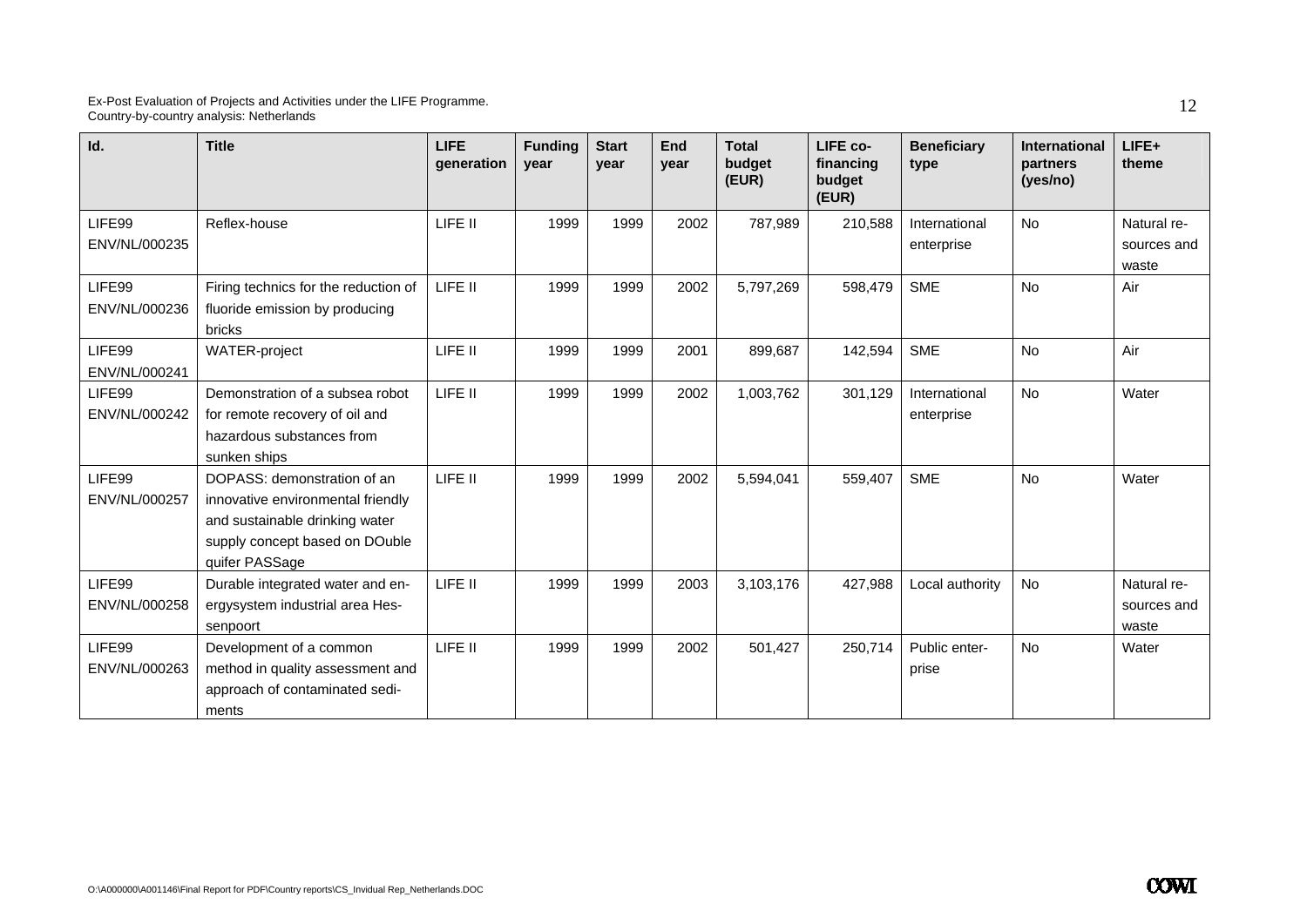| Id.                     | <b>Title</b>                                                                                                                                                                                                                            | <b>LIFE</b><br>generation | <b>Funding</b><br>year | <b>Start</b><br>vear | <b>End</b><br>vear | <b>Total</b><br>budget<br>(EUR) | LIFE co-<br>financing<br>budget<br>(EUR) | <b>Beneficiary</b><br>type  | International<br>partners<br>(yes/no) | LIFE+<br>theme          |
|-------------------------|-----------------------------------------------------------------------------------------------------------------------------------------------------------------------------------------------------------------------------------------|---------------------------|------------------------|----------------------|--------------------|---------------------------------|------------------------------------------|-----------------------------|---------------------------------------|-------------------------|
| LIFE00<br>ENV/NL/000787 | DROP-WISE - Disconnection<br>Roofs, Places and streets within<br>the inner city area of small and<br>medium sized towns, water man-<br>agement with an Interactive Sys-<br>tem approach to improve the En-<br>vironment                 | LIFE II                   | 2000                   | 2001                 | 2004               | 2,615,324                       | 329,676                                  | Local authority             | No                                    | Water                   |
| LIFE00<br>ENV/NL/000789 | Implementation of smart pump-<br>and-treat through diverting the<br>natural groundwater flow                                                                                                                                            | LIFE II                   | 2000                   | 2000                 | 2003               | 1,671,475                       | 288,030                                  | International<br>enterprise | <b>No</b>                             | Water                   |
| LIFE00<br>ENV/NL/000790 | Demonstration of integrated total<br>water management for a cluster of<br>8 industries, implementing a cen-<br>tralised water supply and a semi<br>collective WWTS and resulting in<br>substantial ground water and en-<br>ergy savings | LIFE II                   | 2000                   | 2001                 | 2004               | 6,281,796                       | 673,332                                  | <b>SME</b>                  | Yes                                   | Water                   |
| LIFE00<br>ENV/NL/000791 | Smart Flow in Reiderland                                                                                                                                                                                                                | LIFE II                   | 2000                   | 2000                 | 2004               | 3,769,702                       | 361,485                                  | Development<br>agency       | <b>No</b>                             | Water                   |
| LIFE00<br>ENV/NL/000794 | Zero Emission Lacquer                                                                                                                                                                                                                   | LIFE II                   | 2000                   | 2001                 | 2003               | 1,974,731                       | 354,185                                  | International<br>enterprise | <b>No</b>                             | Air                     |
| LIFE00<br>ENV/NL/000797 | <b>Demonstration Textile CO2</b><br><b>Treatment Introduction Validation</b><br>Effort                                                                                                                                                  | LIFE II                   | 2000                   | 2001                 | 2004               | 804,000                         | 241,200                                  | <b>SME</b>                  | Yes                                   | Air                     |
| LIFE00<br>ENV/NL/000808 | Demonstration and dissmeination<br>project for stimulating architects<br>and local governments to build<br>sustainable with help of innovative<br>design tools                                                                          | LIFE II                   | 2000                   | 2001                 | 2004               | 645,100                         | 322,551                                  | Public enter-<br>prise      | Yes                                   | Strategic<br>Approaches |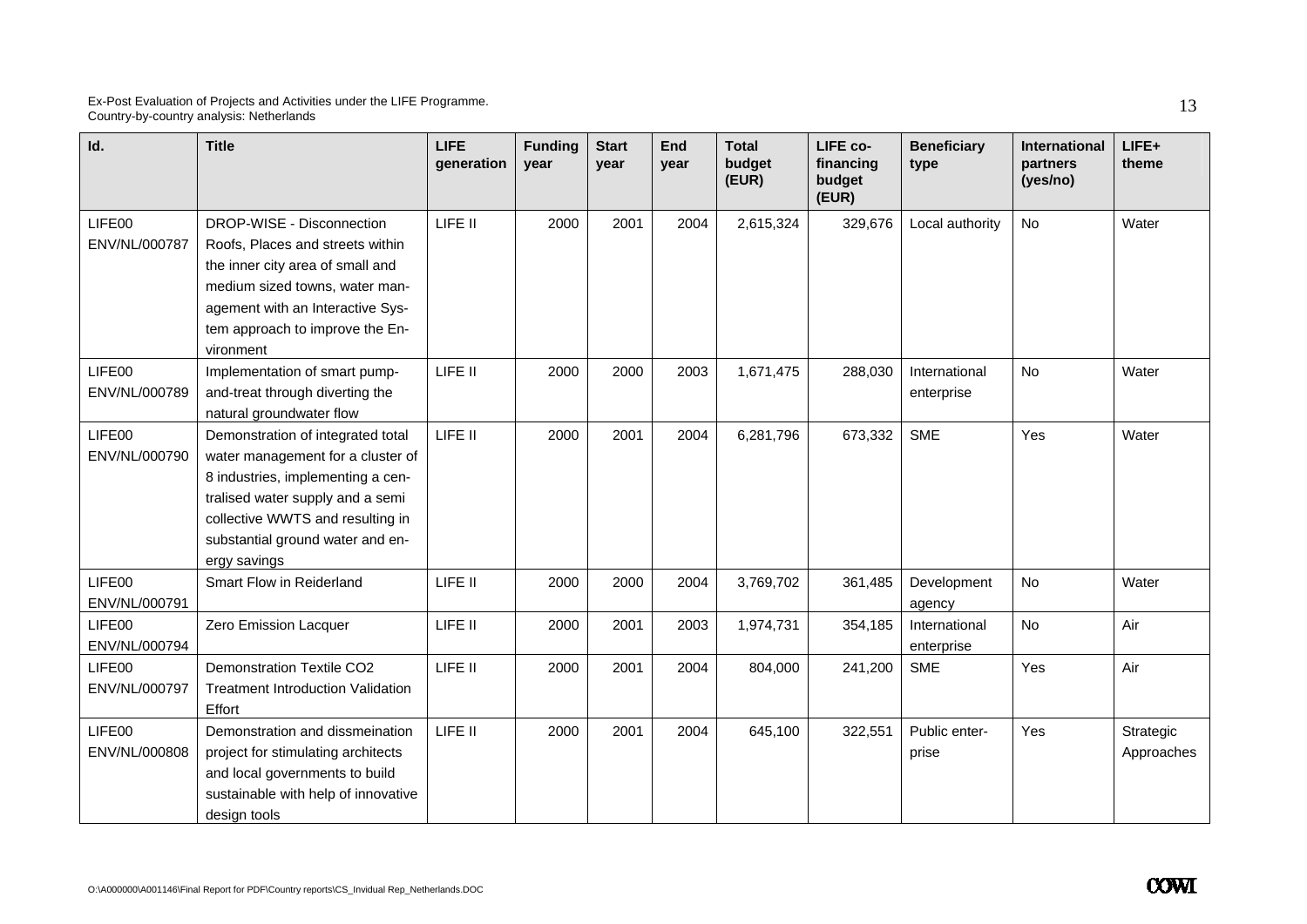| Id.                                 | <b>Title</b>                                                                                                                                                        | <b>LIFE</b><br>generation | <b>Funding</b><br>vear | <b>Start</b><br>vear | End<br>year | <b>Total</b><br>budget<br>(EUR) | LIFE co-<br>financing<br>budget<br>(EUR) | <b>Beneficiary</b><br>type | <b>International</b><br>partners<br>(yes/no) | LIFE+<br>theme          |
|-------------------------------------|---------------------------------------------------------------------------------------------------------------------------------------------------------------------|---------------------------|------------------------|----------------------|-------------|---------------------------------|------------------------------------------|----------------------------|----------------------------------------------|-------------------------|
| LIFE00<br>ENV/NL/000809             | Demonstration project PlusPunten<br>Rotterdam                                                                                                                       | LIFE II                   | 2000                   | 2001                 | 2004        | 535,875                         | 411,403                                  | Local authority            | No                                           | Strategic<br>Approaches |
| LIFE00<br>ENV/NL/000810             | Eco-labels for Sustainable Tour-<br>ism in Europe: demonstrating how<br>Eco-labels can move the Euro-<br>pean tourism market towards sus-<br>tainability            | LIFE II                   | 2000                   | 2001                 | 2004        | 1,804,918                       | 882,858                                  | NGO-<br>Foundation         | Yes                                          | Strategic<br>Approaches |
| LIFE02<br>ENV/NL/000114             | Demonstration of effective and<br>efficient TANnery EFfluent<br>TREATment using an innnovative<br>integrated and compact biological<br>and physical treatment plant | LIFE III                  | 2002                   | 2001                 | 2006        | 5,096,690                       | 724,762                                  | <b>SME</b>                 | No                                           | Water                   |
| LIFE02<br>ENV/NL/000116             | Wastewater management saves<br>natural ecosystems                                                                                                                   | LIFE III                  | 2002                   | 2002                 | 2006        | 4,165,875                       | 603,125                                  | <b>SME</b>                 | <b>No</b>                                    | Water                   |
| LIFE <sub>02</sub><br>ENV/NL/000117 | Membrane bioreactor WWTP<br>Varsseveld                                                                                                                              | LIFE III                  | 2002                   | 2002                 | 2006        | 8,055,071                       | 1,584,695                                | Public enter-<br>prise     | No                                           | Water                   |
| LIFE02<br>ENV/NL/000118             | Biocontrol instead of pesticides for<br>sustainable horticultural produc-<br>tion                                                                                   | LIFE III                  | 2002                   | 2002                 | 2005        | 655,845                         | 152,279                                  | <b>SME</b>                 | <b>No</b>                                    | Chemicals               |
| LIFE02<br>ENV/NL/000120             | Ground water and surface water<br>suppletion by collecting run off<br>and surplus drainage water and<br>treating sewer overflows in a<br>helophyte filter           | LIFE III                  | 2002                   | 2001                 | 2005        | 1,738,063                       | 364,181                                  | Local authority            | <b>No</b>                                    | Water                   |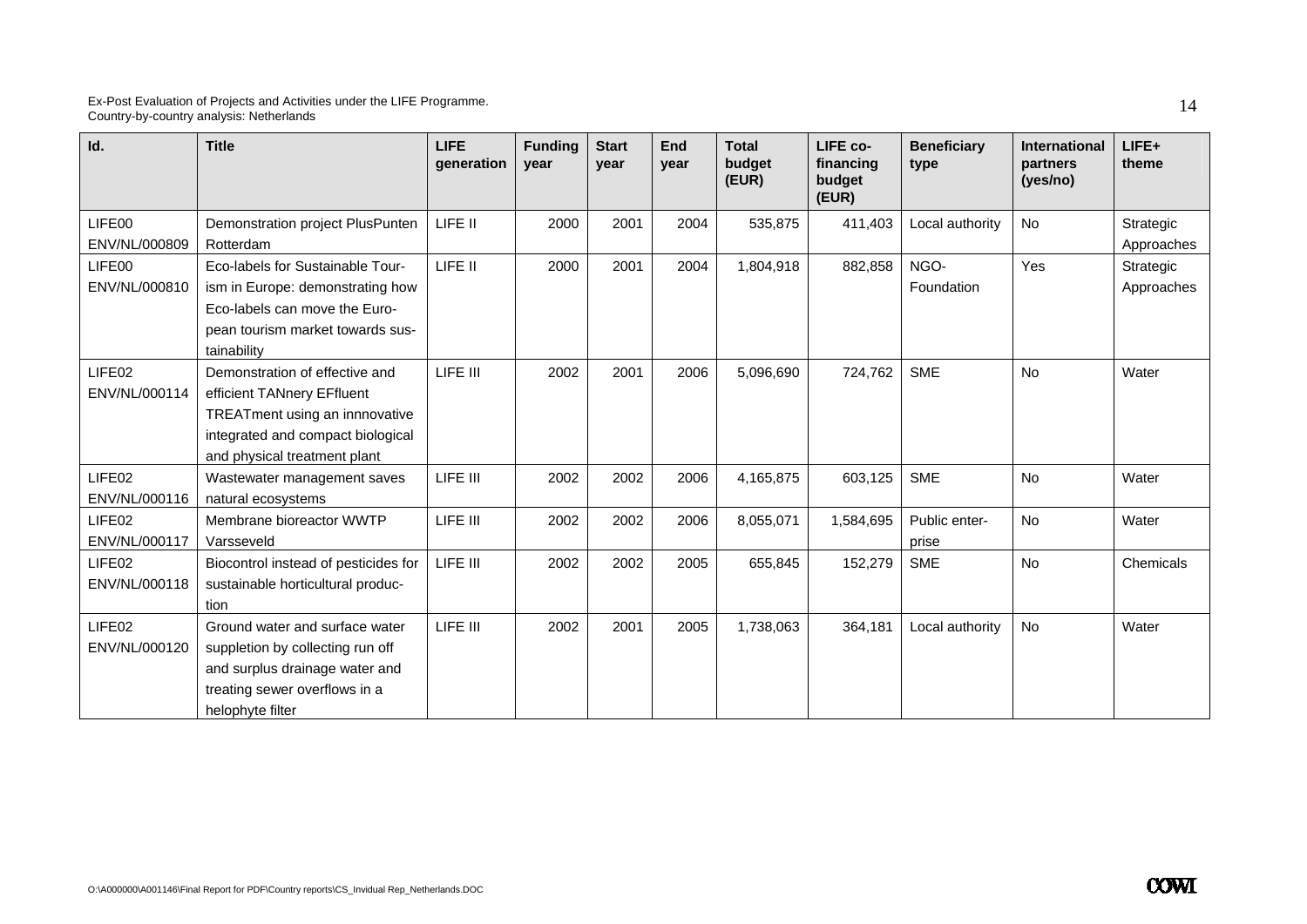| Id.                                 | <b>Title</b>                                                                                                                                                                                                                                        | <b>LIFE</b><br>qeneration | <b>Funding</b><br>year | <b>Start</b><br>vear | End<br>year | <b>Total</b><br>budget<br>(EUR) | LIFE co-<br>financing<br>budget<br>(EUR) | <b>Beneficiary</b><br>type  | International<br>partners<br>(yes/no) | LIFE+<br>theme                      |
|-------------------------------------|-----------------------------------------------------------------------------------------------------------------------------------------------------------------------------------------------------------------------------------------------------|---------------------------|------------------------|----------------------|-------------|---------------------------------|------------------------------------------|-----------------------------|---------------------------------------|-------------------------------------|
| LIFE02<br>ENV/NL/000121             | Demonstration of a new additive<br>called S2K used for paper produc-<br>tion that gives paper fibres addi-<br>tional strength, resulting in more<br>recycleloops of paper fibres, 8 %<br>reduction in VOC-emissions dur-<br>ing paper production [] | LIFE III                  | 2002                   | 2002                 | 2004        | 1,099,850                       | 299,955                                  | International<br>enterprise | Yes                                   | Air                                 |
| LIFE02<br>ENV/NL/000124             | The demonstration of an environ-<br>mental friendly cargo handling<br>plant in the port of Rotterdam, the<br><b>Netherlands</b>                                                                                                                     | LIFE III                  | 2002                   | 2002                 | 2005        | 623,315                         | 623,315                                  | International<br>enterprise | <b>No</b>                             | Strategic<br>Approaches             |
| LIFE02<br>ENV/NL/000128             | BioFuel: biological drying and<br>upgrading of biodegradable resid-<br>ual municipal wast into BioFuel for<br>coal burned power stations.                                                                                                           | LIFE III                  | 2002                   | 2001                 | 2005        | 5,693,459                       | 868,633                                  | <b>SME</b>                  | <b>No</b>                             | Natural re-<br>sources and<br>waste |
| LIFE02<br>ENV/NL/000130             | Wet separation of anaerobically<br>digested rest waste for the recov-<br>ery of recyclables                                                                                                                                                         | LIFE III                  | 2002                   | 2002                 | 2006        | 4,543,618                       | 941,419                                  | <b>SME</b>                  | No                                    | Natural re-<br>sources and<br>waste |
| LIFE <sub>02</sub><br>ENV/NL/000133 | WaddenWaterHouse                                                                                                                                                                                                                                    | LIFE III                  | 2002                   | 2001                 | 2004        | 727,336                         | 169,002                                  | SME                         | <b>No</b>                             | Strategic<br>Approaches             |
| LIFE03<br>ENV/NL/000464             | High quality water recycling in-<br>cluding thermal energy recovery<br>in photo film and photo paper pro-<br>duction                                                                                                                                | LIFE III                  | 2003                   | 2003                 | 2006        | 2,391,776                       | 358,060                                  | International<br>enterprise | <b>No</b>                             | Water                               |
| LIFE03<br>ENV/NL/000465             | Environmentally friendly phospho-<br>rus removal in anaerobe effluent<br>by means of the struvite process                                                                                                                                           | LIFE III                  | 2003                   | 2002                 | 2005        | 965,180                         | 169,689                                  | International<br>enterprise | No                                    | Water                               |
| LIFE03<br>ENV/NL/000466             | Circox reactor at the waste water<br>treatment plant of Bavaria brew-<br>ery                                                                                                                                                                        | LIFE III                  | 2003                   | 2002                 | 2005        | 1,843,204                       | 357,961                                  | International<br>enterprise | <b>No</b>                             | Water                               |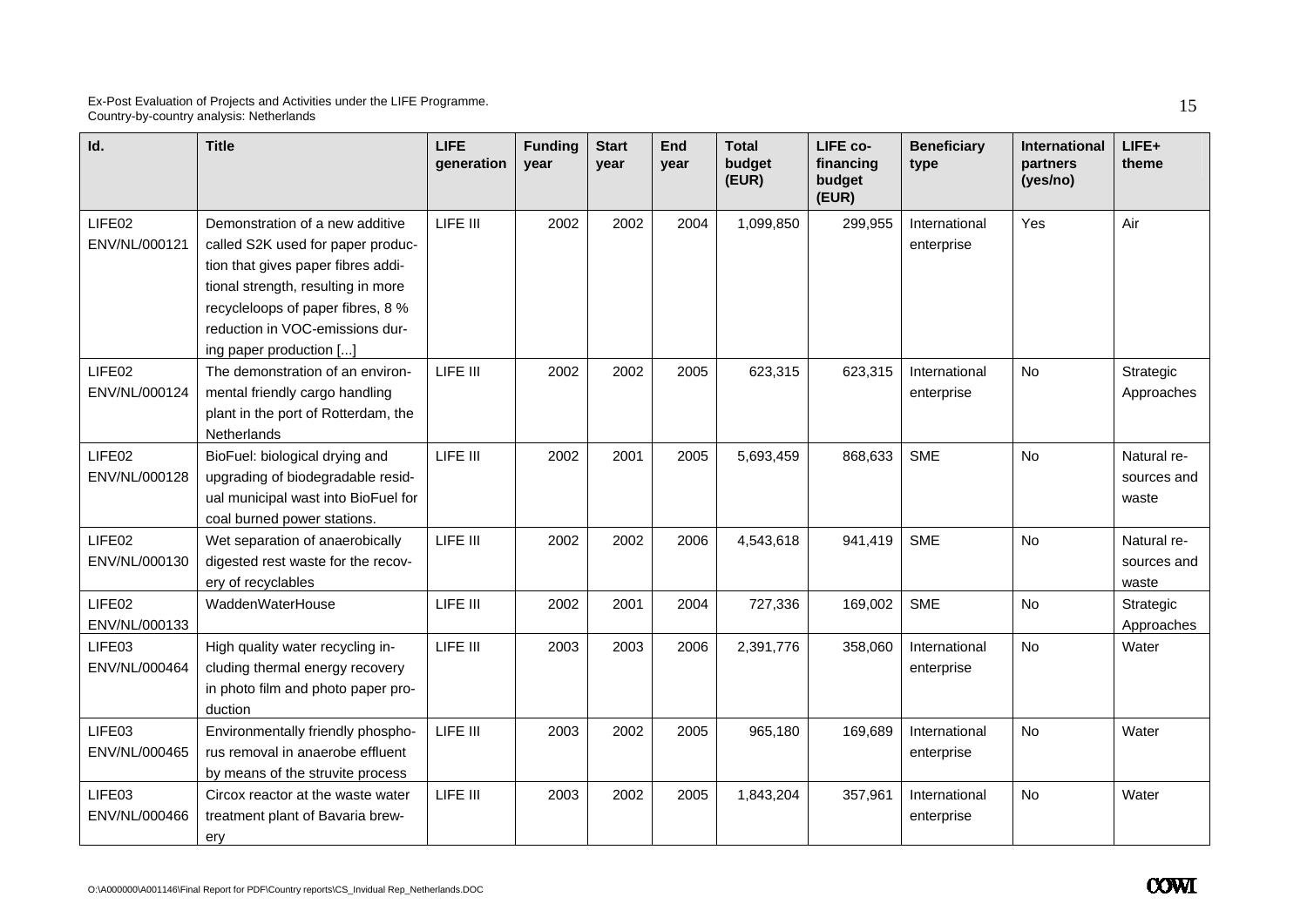| Id.                     | <b>Title</b>                                                                                                                                                                                                                                                                  | <b>LIFE</b><br>generation | <b>Funding</b><br>year | <b>Start</b><br>vear | End<br>year | <b>Total</b><br>budget<br>(EUR) | LIFE co-<br>financing<br>budget<br>(EUR) | <b>Beneficiary</b><br>type  | International<br>partners<br>(yes/no) | LIFE+<br>theme                      |
|-------------------------|-------------------------------------------------------------------------------------------------------------------------------------------------------------------------------------------------------------------------------------------------------------------------------|---------------------------|------------------------|----------------------|-------------|---------------------------------|------------------------------------------|-----------------------------|---------------------------------------|-------------------------------------|
| LIFE03<br>ENV/NL/000467 | The Vertical Flow Reed Bed at<br>Leidsche Rijn. A natural way to<br>filter urban water.                                                                                                                                                                                       | LIFE III                  | 2003                   | 2003                 | 2008        | 1,414,803                       | 674,652                                  | Local authority             | <b>No</b>                             | Water                               |
| LIFE03<br>ENV/NL/000470 | Demonstration of the Biomass<br>Processing System: generating<br>renewable energy from liquid<br>biomass.                                                                                                                                                                     | LIFE III                  | 2003                   | 2002                 | 2005        | 1,628,552                       | 356,904                                  | International<br>enterprise | <b>No</b>                             | Natural re-<br>sources and<br>waste |
| LIFE03<br>ENV/NL/000472 | Brine Recovery in the production<br>of polycarbonate                                                                                                                                                                                                                          | LIFE III                  | 2003                   | 2003                 | 2006        | 10,269,040                      | 800,000                                  | International<br>enterprise | <b>No</b>                             | Natural re-<br>sources and<br>waste |
| LIFE03<br>ENV/NL/000473 | European Monitor and Bench-<br>marking Initiative for Environ-<br>mental Impacts and Costs in<br><b>Tourist Accommodation</b>                                                                                                                                                 | LIFE III                  | 2003                   | 2003                 | 2006        | 1,511,618                       | 745,784                                  | <b>SME</b>                  | <b>No</b>                             | Strategic<br>Approaches             |
| LIFE03<br>ENV/NL/000474 | LNG Tanker, Demonstrating the<br>effective and safe use of liquid<br>natural gas as fuel for ship en-<br>gines for short-sea shipping and<br>inland waterway transport.                                                                                                       | LIFE III                  | 2003                   | 2002                 | 2005        | 4,922,900                       | 874,245                                  | <b>SME</b>                  | <b>No</b>                             | Climate<br>change                   |
| LIFE03<br>ENV/NL/000476 | <b>Emulsion Pertraction for Europe</b>                                                                                                                                                                                                                                        | LIFE III                  | 2003                   | 2003                 | 2006        | 1,070,000                       | 321,000                                  | <b>SME</b>                  | <b>No</b>                             | Natural re-<br>sources and<br>waste |
| LIFE03<br>ENV/NL/000477 | Large scale heat and power gen-<br>eration for a new residential area<br>of Amersfoort by means of inno-<br>vative biomass gasification; re-<br>duced greenhouse gas emissions<br>and optimal utilisation of construc-<br>tion and demolition waste wood<br>as renewable fuel | LIFE III                  | 2003                   | 2003                 | 2006        | 8,405,577                       | 1,000,000                                | Public enter-<br>prise      | <b>No</b>                             | Air                                 |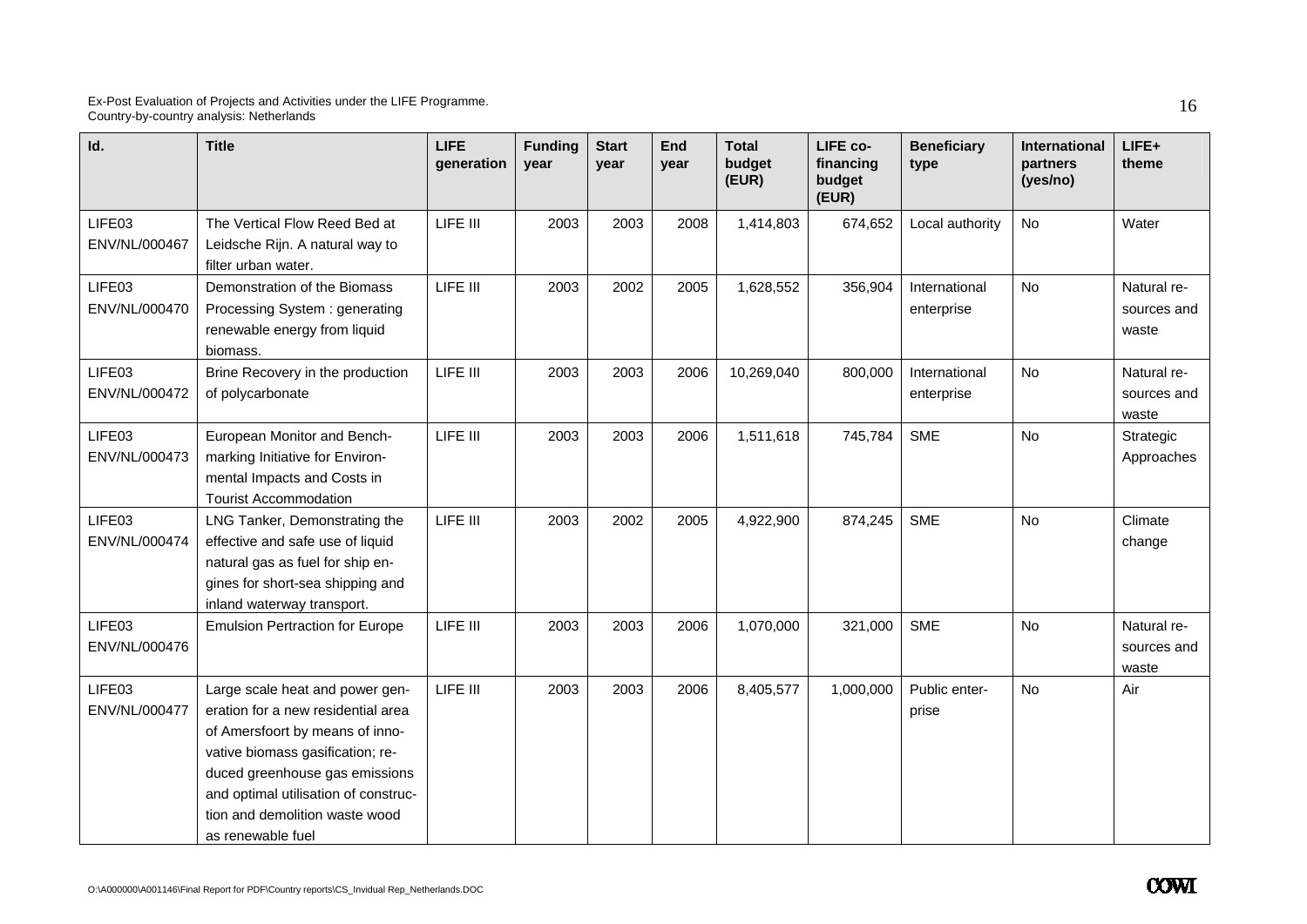| Id.                     | <b>Title</b>                                                                                                                                                                       | <b>LIFE</b><br>qeneration | <b>Funding</b><br>vear | <b>Start</b><br>vear | End<br>vear | <b>Total</b><br>budget<br>(EUR) | LIFE co-<br>financing<br>budget<br>(EUR) | <b>Beneficiary</b><br>type  | <b>International</b><br>partners<br>(yes/no) | $LIFE+$<br>theme                    |
|-------------------------|------------------------------------------------------------------------------------------------------------------------------------------------------------------------------------|---------------------------|------------------------|----------------------|-------------|---------------------------------|------------------------------------------|-----------------------------|----------------------------------------------|-------------------------------------|
| LIFE03<br>ENV/NL/000481 | New HFA concentrates for coal<br>mining roof support systems that<br>are less harmful when released to<br>the environment.                                                         | LIFE III                  | 2003                   | 2002                 | 2007        | 753,550                         | 226,065                                  | International<br>enterprise | No                                           | Water                               |
| LIFE03<br>ENV/NL/000488 | A dairy industry which is self-<br>supporting in water                                                                                                                             | LIFE III                  | 2003                   | 2002                 | 2005        | 7,023,130                       | 975,000                                  | Mixt enterprise             | <b>No</b>                                    | Water                               |
| LIFE04<br>ENV/NL/000652 | Sustainable drinking water pro-<br>duction from low quality ground<br>water enabling flexible ground<br>water management                                                           | LIFE III                  | 2004                   | 2003                 | 2006        | 2,488,620                       | 439,835                                  | Mixt enterprise             | No                                           | Water                               |
| LIFE04<br>ENV/NL/000656 | Asbestos Fibre Cement - Denatur-<br>ing Plant                                                                                                                                      | LIFE III                  | 2004                   | 2003                 | 2007        | 6,558,484                       | 1,241,920                                | International<br>enterprise | <b>No</b>                                    | Natural re-<br>sources and<br>waste |
| LIFE04<br>ENV/NL/000659 | Eco-friendly tanning at ECCO<br>Tannery Holland BV                                                                                                                                 | LIFE III                  | 2004                   | 2003                 | 2007        | 3,658,359                       | 503,883                                  | International<br>enterprise | No                                           | Water                               |
| LIFE04<br>ENV/NL/000661 | Demonstrating how an integrated<br>ecolabeling and tour operating<br>supply chain management strat-<br>egy can foster sustainability in<br>tourism                                 | LIFE III                  | 2004                   | 2004                 | 2007        | 1,871,949                       | 935,310                                  | NGO-<br>Foundation          | <b>No</b>                                    | Strategic<br>Approaches             |
| LIFE04<br>ENV/NL/000663 | Sustainable weed control on<br>pavements: demonstration of a<br>decision support system for envi-<br>ronmentally bening and cost ef-<br>fective weed control on hard sur-<br>faces | LIFE III                  | 2004                   | 2004                 | 2007        | 546,055                         | 163,816                                  | Research insti-<br>tutions  | <b>No</b>                                    | Water                               |
| LIFE05<br>ENV/NL/000018 | Noise Management in European<br>Ports                                                                                                                                              | LIFE III<br>Extension     | 2005                   | 2005                 | 2008        | 1,503,489                       | 707,645                                  | Local authority             | <b>No</b>                                    | Urban envi-<br>ronment              |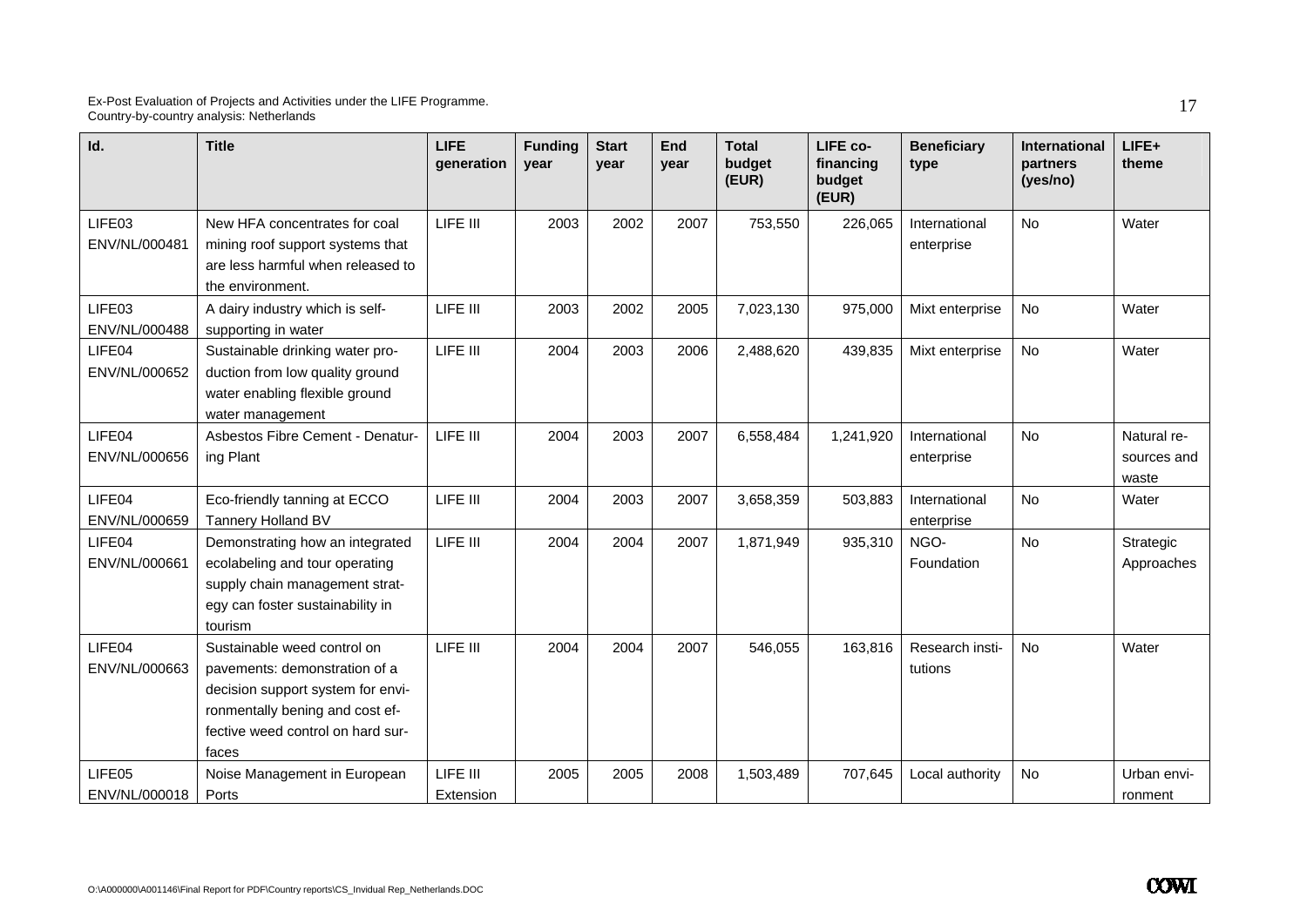| Id.                     | <b>Title</b>                                                                                                                                                                                | <b>LIFE</b><br>generation | <b>Funding</b><br>year | <b>Start</b><br>year | End<br>year | <b>Total</b><br>budget<br>(EUR) | LIFE co-<br>financing<br>budget<br>(EUR) | <b>Beneficiary</b><br>type  | <b>International</b><br>partners<br>(yes/no) | $LIFE+$<br>theme                    |
|-------------------------|---------------------------------------------------------------------------------------------------------------------------------------------------------------------------------------------|---------------------------|------------------------|----------------------|-------------|---------------------------------|------------------------------------------|-----------------------------|----------------------------------------------|-------------------------------------|
| LIFE05<br>ENV/NL/000020 | HM de Jong -Energy- efficient by<br>Innovative Geometry and HFC-<br>replacing Technology                                                                                                    | LIFE III<br>Extension     | 2005                   | 2005                 | 2008        | 6,566,550                       | 640,000                                  | <b>SME</b>                  | No                                           | Climate<br>change                   |
| LIFE05<br>ENV/NL/000021 | Reduction of pest control impact<br>of horticulture on ground and sur-<br>face water through a system of<br>constant crop monitoring, early<br>diagnoses, prevention and early<br>treatment | LIFE III<br>Extension     | 2005                   | 2005                 | 2008        | 1,444,386                       | 409,382                                  | Research insti-<br>tutions  | No.                                          | Water                               |
| LIFE05<br>ENV/NL/000029 | Total Roof Recycling - New ways<br>for old bitumen                                                                                                                                          | LIFE III<br>Extension     | 2005                   | 2005                 | 2009        | 5,740,060                       | 1,250,000                                | International<br>enterprise | No                                           | Strategic<br>Approaches             |
| LIFE05<br>ENV/NL/000030 | Residue to Products demonstra-<br>tion project: converting bottom<br>ash into high grade products                                                                                           | LIFE III<br>Extension     | 2005                   | 2005                 | 2009        | 6,214,070                       | 1,356,546                                | Local authority             | No                                           | Strategic<br>Approaches             |
| LIFE05<br>ENV/NL/000035 | Demonstration of a closed loop<br>blanching system for the potato<br>processing industry                                                                                                    | LIFE III<br>Extension     | 2005                   | 2005                 | 2008        | 1,007,627                       | 302,288                                  | <b>SME</b>                  | No.                                          | Water                               |
| LIFE05<br>ENV/NL/000036 | Demonstration of a new environ-<br>mentally friendly high voltage<br>overhead line                                                                                                          | LIFE III<br>Extension     | 2005                   | 2005                 | 2007        | 2,443,022                       | 732,907                                  | Public enter-<br>prise      | <b>No</b>                                    | Strategic<br>Approaches             |
| LIFE06<br>ENV/NL/000167 | Wastewater & Effluent Treatmen                                                                                                                                                              | LIFE III<br>Extension     | 2006                   | 2005                 | 2009        | 2,814,980                       | 1,176,240                                | Regional au-<br>thority     | No                                           | Water                               |
| LIFE06<br>ENV/NL/000176 | Demonstrating innovative tech-<br>nologies that significantly improve<br>the environmental performance of<br>bearings                                                                       | LIFE III<br>Extension     | 2006                   | 2006                 | 2009        | 4,623,200                       | 1,071,960                                | International<br>enterprise | <b>No</b>                                    | Strategic<br>Approaches             |
| LIFE06<br>ENV/NL/000178 | Brine Recovery in the production<br>of polycarbonate                                                                                                                                        | LIFE III<br>Extension     | 2006                   | 2005                 | 2009        | 7,986,431                       | 1,200,000                                | International<br>enterprise | <b>No</b>                                    | Natural re-<br>sources and<br>waste |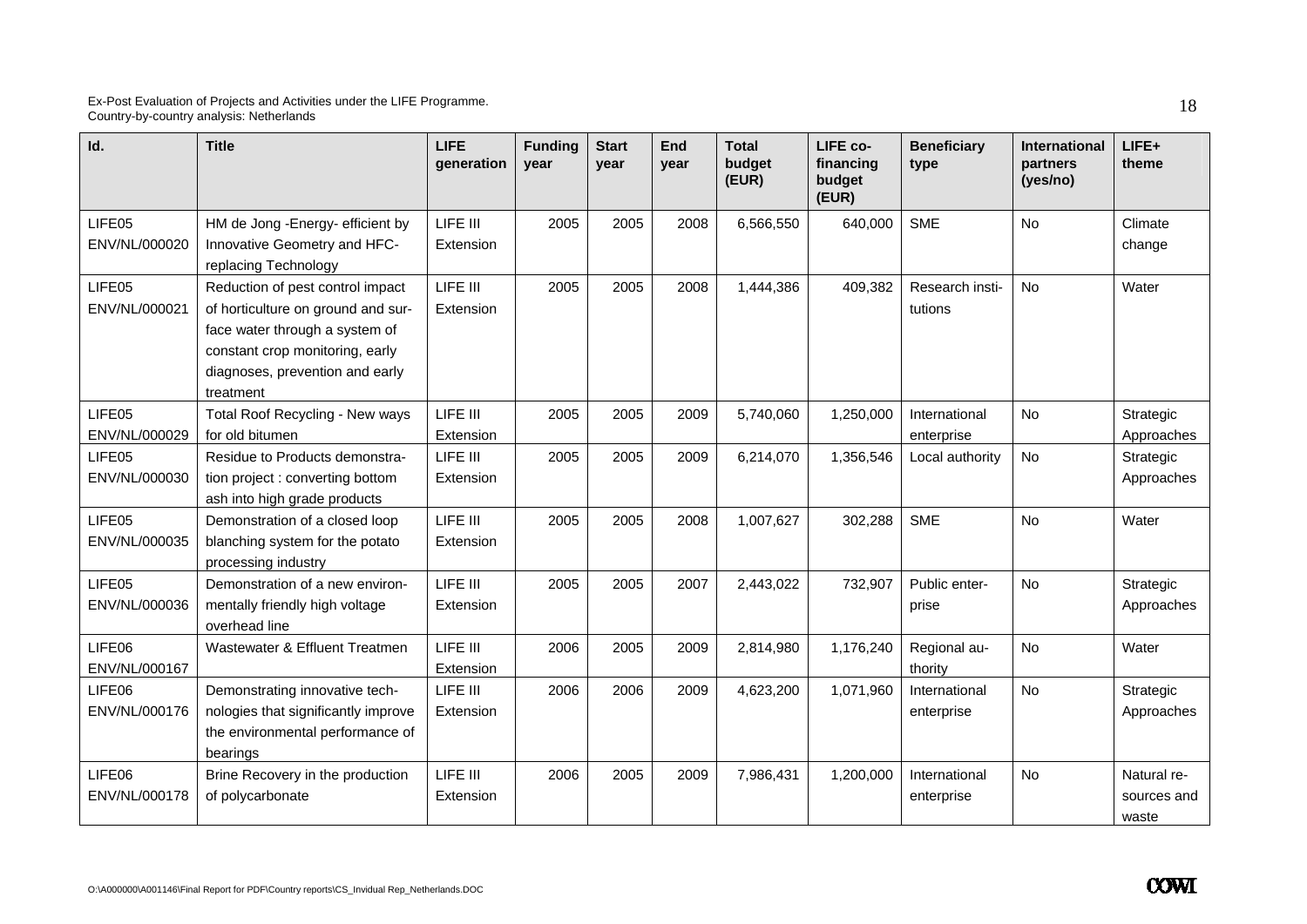*Table 3 Overview of LIFE Nature Projects in Netherlands* 

| Id.                  | <b>Title</b>                                                                                                 | <b>LIFE</b><br>generation | <b>Funding</b><br>year | <b>Start</b><br>year | End<br>year | <b>Total</b><br>budget<br>(EUR) | LIFE co-<br>financing<br>(EUR) | <b>Beneficiary</b><br>type | <b>International</b><br>partners<br>(yes/no) | <b>Directive</b><br>(Birds,<br>Habitats) or<br>biodiversity |
|----------------------|--------------------------------------------------------------------------------------------------------------|---------------------------|------------------------|----------------------|-------------|---------------------------------|--------------------------------|----------------------------|----------------------------------------------|-------------------------------------------------------------|
| LIFE96 NAT/NL/003010 | Integral Restoration Plan<br>Naardermeer                                                                     | LIFE II                   | 1996                   | 1996                 | 2000        | 1,867,458                       | 933,729                        | NGO-<br>Foundation         | <b>No</b>                                    | <b>Habitats</b>                                             |
| LIFE97 NAT/NL/004210 | <b>Black Vulture Conservation</b><br>in a European Network                                                   | LIFE II                   | 1997                   | 1997                 | 2000        | 495,918                         | 371,938                        |                            | <b>No</b>                                    | <b>Birds</b>                                                |
| LIFE98 NAT/NL/005159 | Restoration plan for the<br>important bird area "Nieu-<br>wkoopse Plassen"                                   | LIFE II                   | 1998                   | 1998                 | 2005        | 1,791,007                       | 895,503                        | NGO-<br>Foundation         | <b>No</b>                                    | <b>Birds</b>                                                |
| LIFE99 NAT/NL/006280 | Restoration programma of<br>the Fochteloërveen raised<br>bog                                                 | LIFE II                   | 1999                   | 1999                 | 2003        | 4,273,584                       | 1,495,754                      | NGO-<br>Foundation         | <b>No</b>                                    | <b>Habitats</b>                                             |
| LIFE99 NAT/NL/006282 | Restoration and demon-<br>stration project pSCI "De<br>Wieden and De Weerrib-<br>ben"                        | LIFE II                   | 1999                   | 1999                 | 2006        | 3,400,000                       | 1,700,000                      | NGO-<br>Foundation         | No                                           | <b>Habitats</b>                                             |
| LIFE00 NAT/NL/007049 | Peat bog restoration pro-<br>gramme of the Koren-<br>burgerveen                                              | LIFE II                   | 2000                   | 2001                 | 2006        | 1,279,376                       | 639,688                        | NGO-<br>Foundation         | <b>No</b>                                    | <b>Habitats</b>                                             |
| LIFE00 NAT/NL/007050 | Biotope improvement for<br>Crex crex in the brook val-<br>ley of SPA Drents-Friese<br>Wold                   | LIFE II                   | 2000                   | 2000                 | 2007        | 1,387,438                       | 693,719                        | NGO-<br>Foundation         | <b>No</b>                                    | <b>Birds</b>                                                |
| LIFE02 NAT/NL/008486 | Restoration of biotope for<br>Botaurus stellaris, Anas<br>penelope and Limosa<br>limosa in the SPA Ilperveld | LIFE III                  | 2002                   | 2002                 | 2007        | 2,596,625                       | 1,298,313                      | NGO-<br>Foundation         | No                                           | <b>Birds</b>                                                |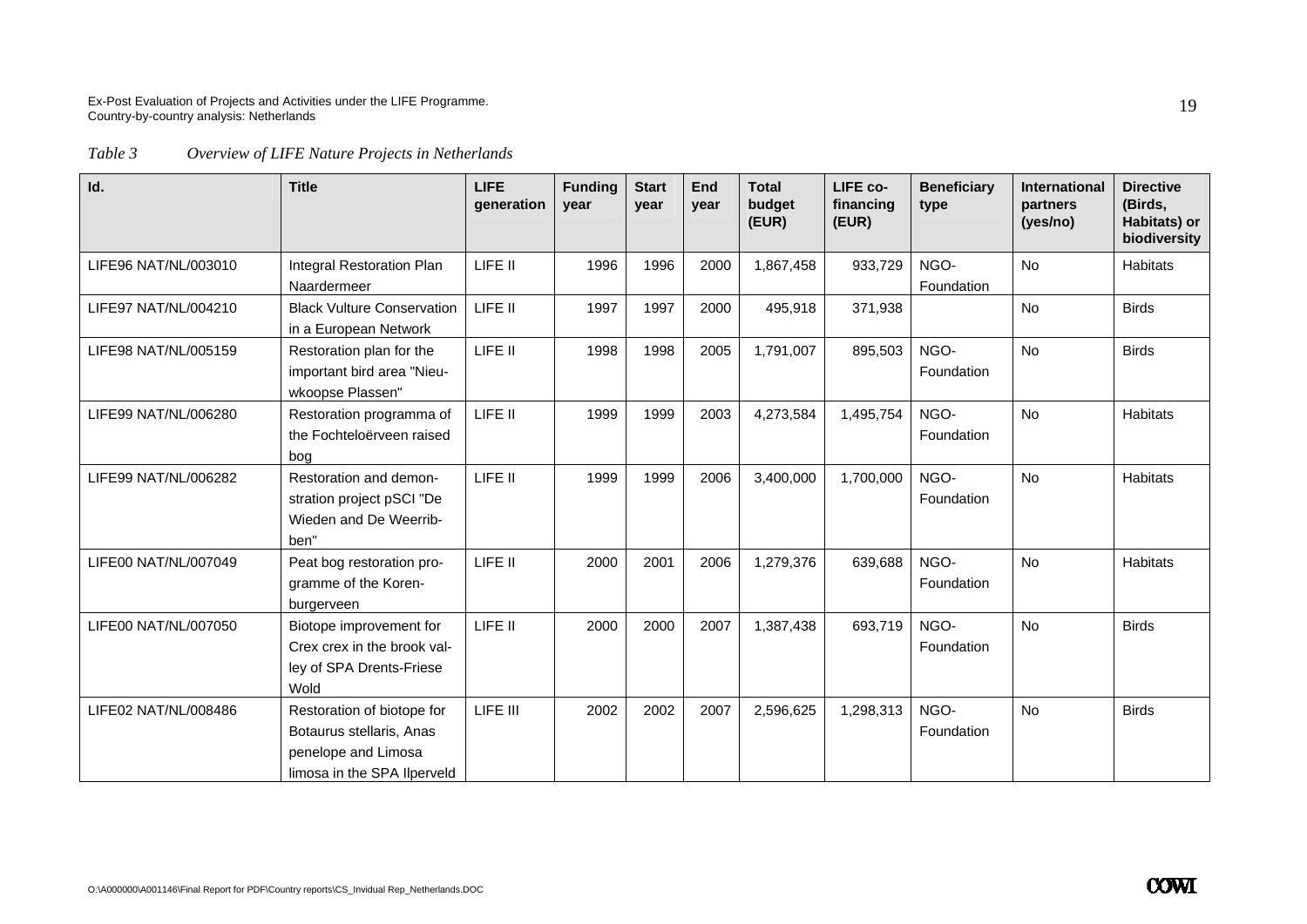| Id.                      | <b>Title</b>                                                                                                                                                                                                                                                         | <b>LIFE</b><br>generation | <b>Funding</b><br>vear | <b>Start</b><br>year | <b>End</b><br>year | <b>Total</b><br>budget<br>(EUR) | LIFE co-<br>financing<br>(EUR) | <b>Beneficiary</b><br>type | <b>International</b><br>partners<br>(yes/no) | <b>Directive</b><br>(Birds,<br>Habitats) or<br>biodiversity |
|--------------------------|----------------------------------------------------------------------------------------------------------------------------------------------------------------------------------------------------------------------------------------------------------------------|---------------------------|------------------------|----------------------|--------------------|---------------------------------|--------------------------------|----------------------------|----------------------------------------------|-------------------------------------------------------------|
| LIFE2003NAT/CP/NL/000006 | Dissemination of ecologi-<br>cal knowledge and practi-<br>cal experiences for sound<br>planning and management<br>in raised bogs (7110*,<br>7120, 7140, 7150, 91D0*,<br>3160) and sea dunes<br>(2110, 2120, 2130*, 2140*,<br>2150*, 2160, 2170, 2180,<br>2190, 3110) | LIFE III                  | 2003                   | 2004                 | 2006               | 152,000                         | 98,000                         | University                 | <b>No</b>                                    | Biodiversity                                                |
| LIFE04 NAT/NL/000201     | Amphibian Biotope Im-<br>provement in the Nether-<br>lands                                                                                                                                                                                                           | LIFE III                  | 2004                   | 2004                 | 2009               | 1,302,539                       | 651,270                        | National au-<br>thority    | <b>No</b>                                    | Habitats                                                    |
| LIFE04 NAT/NL/000202     | Tiengemeten, restoration<br>of freshwater tidal area in<br>the Haringvliet estuary, the<br>Netherlands                                                                                                                                                               | LIFE III                  | 2004                   | 2003                 | 2008               | 6,378,552                       | 1,722,209                      | National au-<br>thority    | <b>No</b>                                    | Habitats                                                    |
| LIFE04 NAT/NL/000203     | Habitat improvement for<br>Microtus oeconomus in<br>Alde Feanen                                                                                                                                                                                                      | LIFE III                  | 2004                   | 2004                 | 2007               | 1,163,500                       | 581,750                        | NGO-<br>Foundation         | <b>No</b>                                    | Habitats                                                    |
| LIFE04 NAT/NL/000206     | From degraded to active<br>raised bogs pSCI<br>Bargerveen                                                                                                                                                                                                            | LIFE III                  | 2004                   | 2003                 | 2007               | 3,222,510                       | 1,933,506                      | National au-<br>thority    | <b>No</b>                                    | Habitats                                                    |
| LIFE05 NAT/NL/000124     | Restoration of dune habi-<br>tats along the Dutch coast                                                                                                                                                                                                              | LIFE III<br>Extension     | 2005                   | 2005                 | 2011               | 4,625,510                       | 1,887,750                      | National au-<br>thority    | <b>No</b>                                    | Habitats                                                    |
| LIFE06 NAT/NL/000071     | <b>Restoration of Brackish</b><br>Marsh for Root Vole, Wad-<br>ers and Terns                                                                                                                                                                                         | LIFE III<br>Extension     | 2006                   | 2006                 | 2011               | 2,465,508                       | 1,145,365                      | Regional<br>authority      | No                                           | <b>Habitats</b>                                             |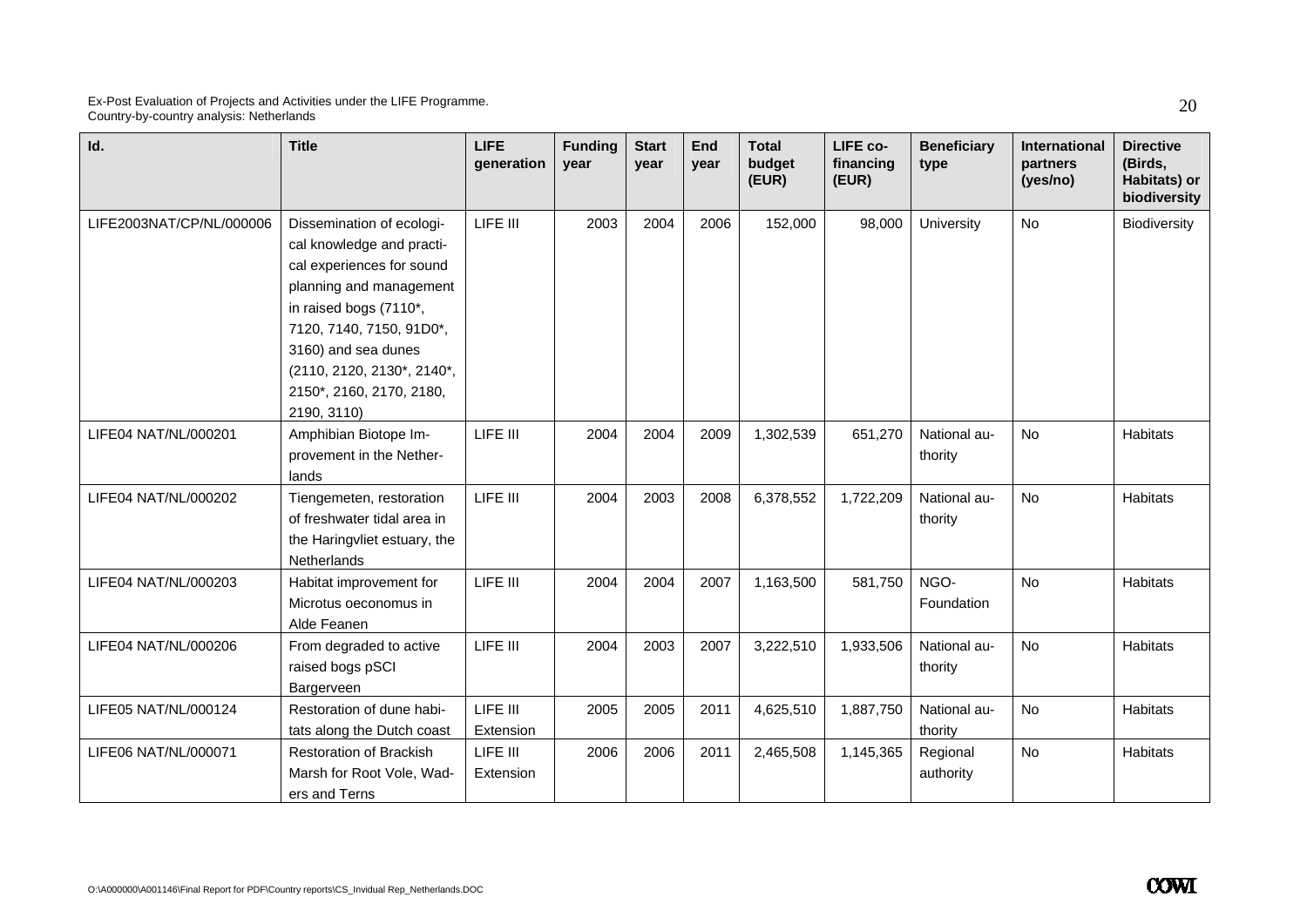| Id.                  | <b>Title</b>                                                                        | <b>LIFE</b><br>qeneration | <b>Funding</b><br>year | <b>Start</b><br>vear | <b>End</b><br>vear | <b>Total</b><br>budget<br>(EUR) | LIFE co-<br>financing<br>(EUR) | <b>Beneficiary</b><br>type | International<br>partners<br>(yes/no) | <b>Directive</b><br>(Birds,<br>Habitats) or<br>biodiversity |
|----------------------|-------------------------------------------------------------------------------------|---------------------------|------------------------|----------------------|--------------------|---------------------------------|--------------------------------|----------------------------|---------------------------------------|-------------------------------------------------------------|
| LIFE06 NAT/NL/000072 | Marsh area "De Zouwe-<br>boezem": conservation,<br>restoration and develop-<br>ment | LIFE III<br>Extension     | 2006                   | 2006                 | 2011               | 1,480,825                       | 740,413                        | NGO-<br>Foundation         | <b>No</b>                             | Habitats                                                    |
| LIFE06 NAT/NL/000074 | Wetlands: challenges and<br>innovation in succession<br>management                  | LIFE III<br>Extension     | 2006                   | 2006                 | 2011               | 4,852,480                       | 1,940,992                      | NGO-<br>Foundation         | <b>No</b>                             | <b>Habitats</b>                                             |
| LIFE06 NAT/NL/000075 | From Degraded to Active<br>Raised Bogs: pSCI Eng-<br>bertsdijksvenen (NL)           | LIFE III<br>Extension     | 2006                   | 2005                 | 2008               | 3,028,869                       | 1,491,325                      | National au-<br>thority    | <b>No</b>                             | <b>Birds</b>                                                |
| LIFE06 NAT/NL/000076 | Restoration of brackish<br>ecosystems in Westzaan<br>polder                         | LIFE III<br>Extension     | 2006                   | 2006                 | 2010               | 3,406,241                       | 953,747                        | National au-<br>thority    | <b>No</b>                             | Habitats                                                    |
| LIFE06 NAT/NL/000077 | Salt Marsh restoration<br><b>Eastern Scheldt</b>                                    | LIFE III<br>Extension     | 2006                   | 2006                 | 2011               | 4,239,350                       | 1,277,500                      | National au-<br>thority    | <b>No</b>                             | <b>Habitats</b>                                             |
| LIFE06 NAT/NL/000078 | Restoring migration possi-<br>bilities for 8 Annex II spe-<br>cies in the Roer      | LIFE III<br>Extension     | 2006                   | 2006                 | 2009               | 3,187,646                       | 1,220,329                      | Public enter-<br>prise     | <b>No</b>                             | Habitats                                                    |
| LIFE06 NAT/NL/000079 | Connecting 3 pSCI around<br>the Hoeksche Waard for<br>Root Vole                     | LIFE III<br>Extension     | 2006                   | 2006                 | 2009               | 1,170,112                       | 388,347                        | Local author-<br>ity       | <b>No</b>                             | <b>Habitats</b>                                             |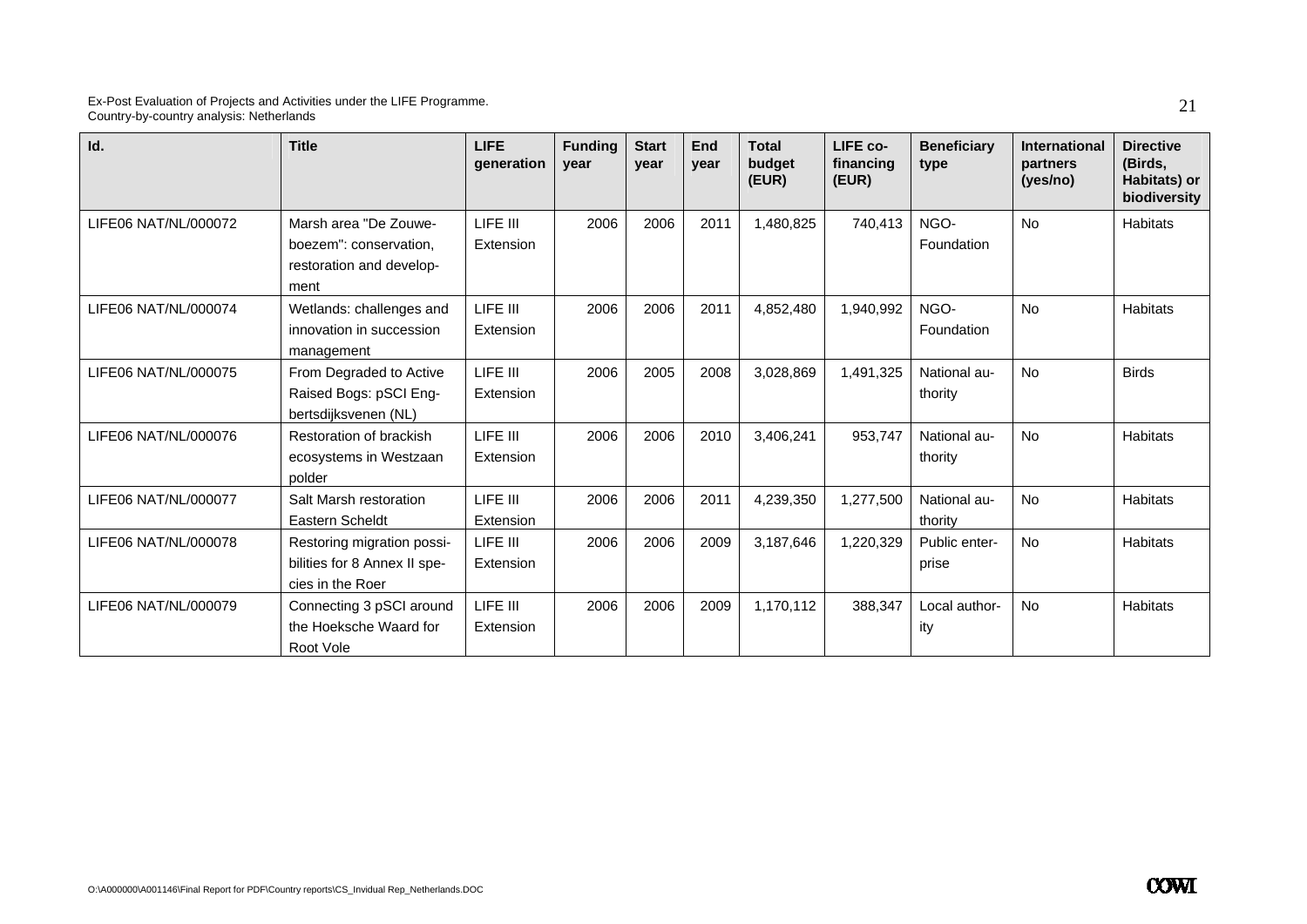### **Appendix 2 Summary tables on LIFE Environment projects in Netherlands**

| <b>Generation</b>                              | Year         | Number of<br>projects | <b>Total budget</b><br>(EUR<br>million) | <b>Total LIFE</b><br>co-financing<br>budget (EUR<br>million) | Average<br>duration<br>(years) | Average<br><b>LIFE funding</b><br>per project<br>(EUR<br>million) |
|------------------------------------------------|--------------|-----------------------|-----------------------------------------|--------------------------------------------------------------|--------------------------------|-------------------------------------------------------------------|
| LIFE II                                        | 1996         | 9                     | 20.1                                    | 2.8                                                          | 2.8                            | 0.3                                                               |
|                                                | 1997         | $\overline{7}$        | 25.0                                    | 4.0                                                          | 3.9                            | 0.6                                                               |
|                                                | 1998         | 9                     | 13.7                                    | 3.6                                                          | 3.0                            | 0.4                                                               |
|                                                | 1999         | 12                    | 26.2                                    | 4.4                                                          | 3.1                            | 0.4                                                               |
|                                                | <b>Total</b> | 37                    | 84.9                                    | 14.8                                                         | 3.1                            | 0.4                                                               |
| LIFE III                                       | 2000         | 9                     | 20.1                                    | 3.9                                                          | 3.0                            | 0.4                                                               |
|                                                | 2002         | 10 <sup>1</sup>       | 32.4                                    | 6.3                                                          | 3.6                            | 0.6                                                               |
|                                                | 2003         | 12                    | 42.2                                    | 6.9                                                          | 3.3                            | 0.6                                                               |
|                                                | 2004         | 5                     | 15.1                                    | 3.3                                                          | 3.4                            | 0.7                                                               |
|                                                | <b>Total</b> | 36                    | 110                                     | 20                                                           | 3.3                            | 0.6                                                               |
| LIFE III<br>extension                          | 2005         | $\overline{7}$        | 24.9                                    | 5.4                                                          | 3.1                            | 0.8                                                               |
|                                                | 2006         | 3                     | 15.4                                    | 3.4                                                          | 3.7                            | 1.1                                                               |
|                                                | <b>Total</b> | 10                    | 40.3                                    | 8.8                                                          | 3.3                            | 0.9                                                               |
| <b>Grand total</b>                             |              | 83                    | 235.1                                   | 44.0                                                         | 3.2                            | 0.5                                                               |
| Comparative<br>figures for all<br>ENV projects |              | 1,076                 | 1,947.7                                 | 615.9                                                        | 3.3                            | 0.6                                                               |

*Table 4 Overview of LIFE ENV projects in Netherlands by year, 1996-2006*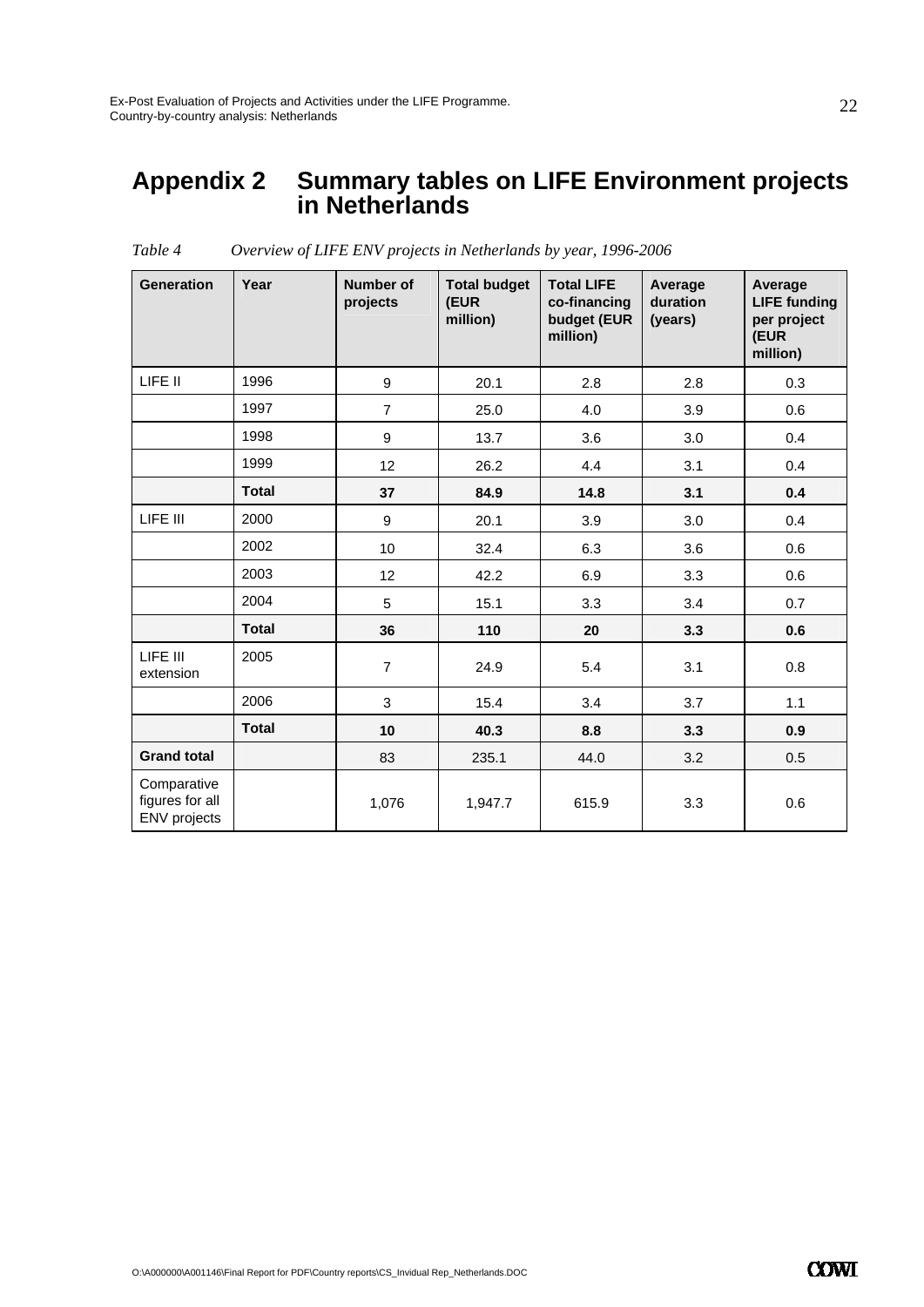| $LIFE+$ theme                  | No. of<br>projects | In $%$ of<br>total | <b>Total</b><br>budget<br>(EUR<br>million) | In $%$ of<br>total | <b>LIFE</b><br>contribution<br>(EUR<br>million) | In $%$ of<br>total |
|--------------------------------|--------------------|--------------------|--------------------------------------------|--------------------|-------------------------------------------------|--------------------|
| Climate change                 | 4                  | 5%                 | 14.5                                       | 6%                 | 2.1                                             | 5%                 |
| Air                            | 11                 | 13%                | 25.3                                       | 11%                | 4.5                                             | 10%                |
| Water                          | 35                 | 42%                | 80.9                                       | 34%                | 15.8                                            | 36%                |
| Soil                           | 0                  | $0\%$              | 0.0                                        | $0\%$              | 0.0                                             | $0\%$              |
| Forests                        | 0                  | $0\%$              | 0.0                                        | $0\%$              | 0.0                                             | 0%                 |
| Natural resources and<br>waste | 16                 | 19%                | 73.4                                       | 31%                | 10.6                                            | 24%                |
| Chemicals                      | 3                  | 4%                 | 3.9                                        | 2%                 | 0.9                                             | 2%                 |
| Urban environment              | 2                  | 2%                 | 7.9                                        | 3%                 | 1.3                                             | 3%                 |
| Strategic approaches           | $12 \overline{ }$  | 14%                | 29.2                                       | 12%                | 8.8                                             | 20%                |
| <b>Total</b>                   | 83                 | 100%               | 235.1                                      | 100%               | 44.0                                            | 100%               |

*Table 5 Overview of LIFE ENV projects in Netherlands 1996-2006 by theme*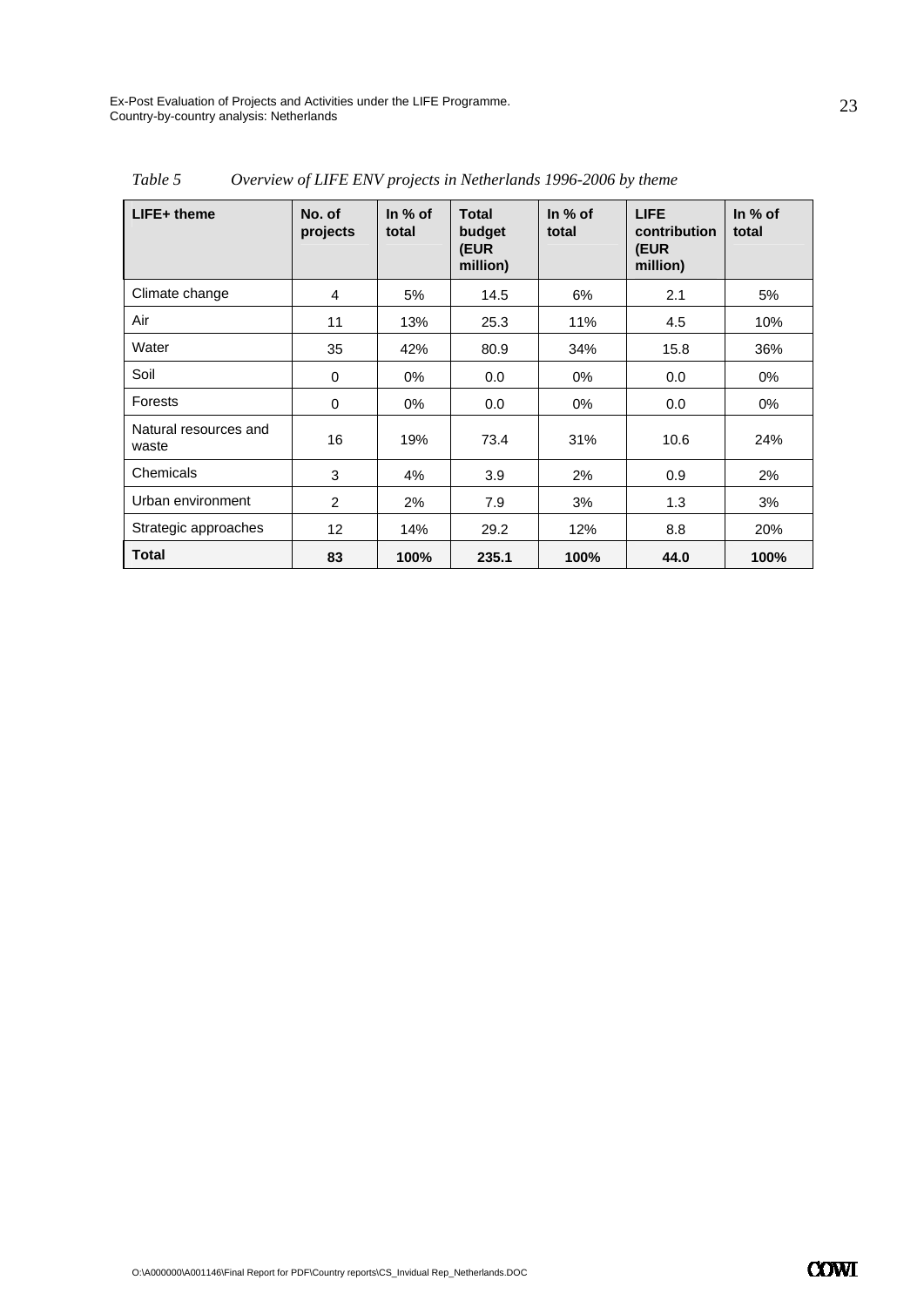| <b>Beneficiary type</b>                  | No. of<br>projects | In % of<br>total | <b>Total</b><br>budget<br>(EUR<br>million) | In % of<br>total | <b>LIFE</b><br>contribution<br>(EUR<br>million) | In % of<br>total |
|------------------------------------------|--------------------|------------------|--------------------------------------------|------------------|-------------------------------------------------|------------------|
| <b>Public entities</b>                   |                    |                  |                                            |                  |                                                 |                  |
| National authority                       | 0                  | 0%               | 0.0                                        | 0%               | 0.0                                             | 0%               |
| Regional authority                       | 1                  | 1%               | 2.8                                        | 1%               | 1.2                                             | 3%               |
| Local authority                          | 10                 | 12%              | 25.3                                       | 11%              | 5.6                                             | 13%              |
| Development agency                       | $\overline{2}$     | 2%               | 4.6                                        | 2%               | 0.8                                             | 2%               |
| Intergovernmental body                   | $\Omega$           | 0%               | 0.0                                        | $0\%$            | 0.0                                             | 0%               |
| Park-reserve authority                   | $\Omega$           | 0%               | 0.0                                        | 0%               | 0.0                                             | 0%               |
| Sub-total                                | 13                 | 16%              | 32.7                                       | 14%              | 7.5                                             | 17%              |
| <b>Public and private enterprises</b>    |                    |                  |                                            |                  |                                                 |                  |
| International enterprise                 | 29                 | 35%              | 77.3                                       | 33%              | 14.4                                            | 33%              |
| Large enterprise                         | $\mathbf 0$        | 0%               | 0.0                                        | 0%               | 0.0                                             | 0%               |
| SME Small and medium sized<br>enterprise | 3                  | 4%               | 11.9                                       | 5%               | 1.9                                             | 4%               |
| Mixed enterprise                         | $\overline{7}$     | 8%               | 23.1                                       | 10%              | 4.8                                             | 11%              |
| Public enterprise                        | 21                 | 25%              | 79.0                                       | 34%              | 11.1                                            | 25%              |
| Sub-total                                | 60                 | 72%              | 191.2                                      | 81%              | 32.2                                            | 73%              |
| <b>NGOs and research</b>                 |                    |                  |                                            |                  |                                                 |                  |
| NGO-Foundation                           | $\overline{c}$     | 2%               | 3.7                                        | 2%               | 1.8                                             | 4%               |
| <b>Research institutions</b>             | 4                  | 5%               | 2.9                                        | 1%               | 1.0                                             | 2%               |
| University                               | $\mathbf{1}$       | 1%               | 0.4                                        | 0%               | 0.2                                             | 0%               |
| Training centre                          | $\mathbf 0$        | 0%               | 0.0                                        | 0%               | 0.0                                             | 0%               |
| Sub-total                                | $\overline{7}$     | 8%               | 7.0                                        | 3%               | 3.1                                             | 7%               |
| None indicated                           | 3                  | 4%               | 4.2                                        | 2%               | 1.2                                             | 3%               |
| <b>Total</b>                             | 83                 | 100%             | 235.1                                      | 100%             | 44.0                                            | 100%             |

*Table 6 Netherlands LIFE ENV projects 1996-2006 according to beneficiary type*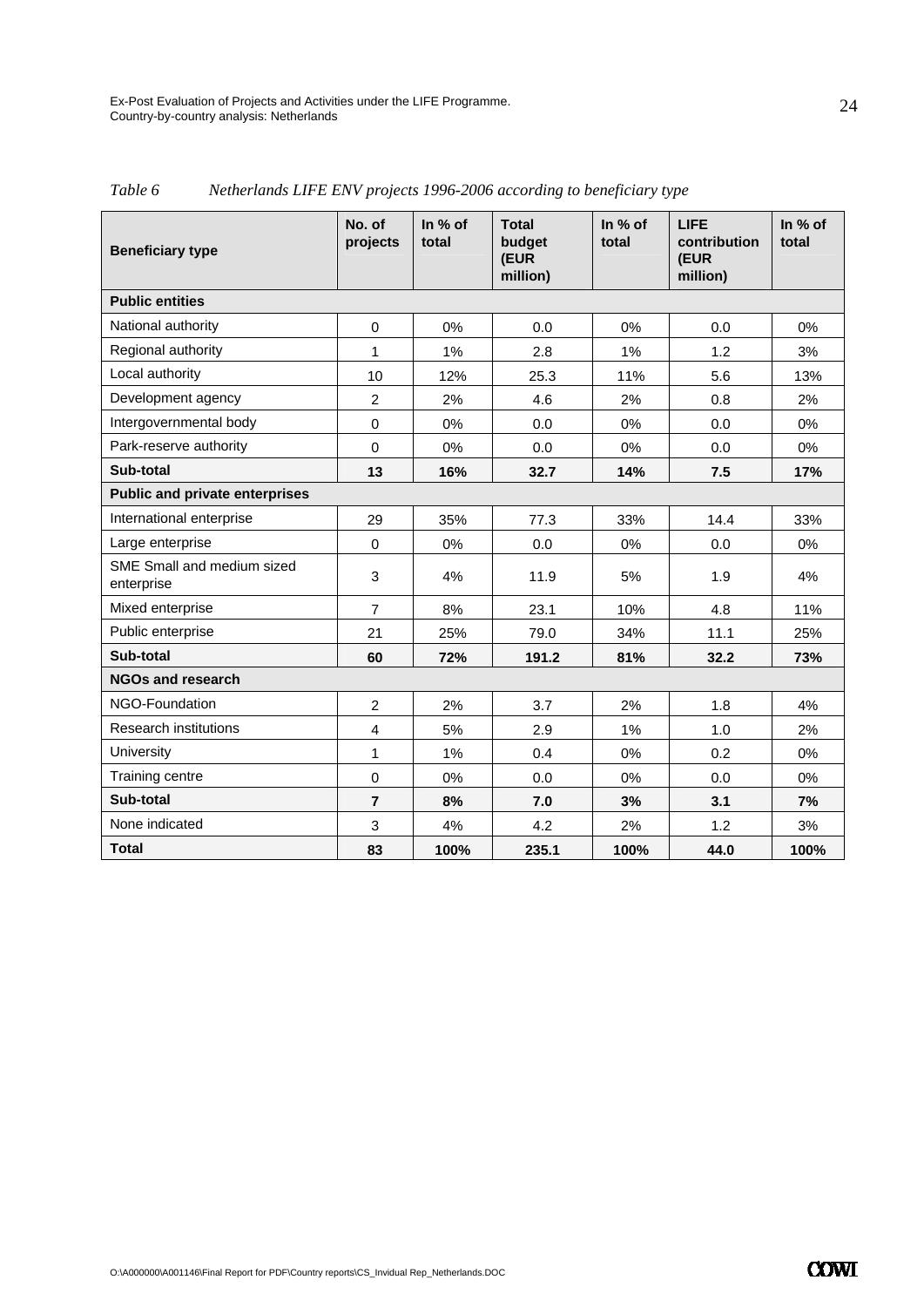### **Appendix 3 Summary tables on LIFE Nature projects in Netherlands**

| <b>Generation</b>                              | Year         | <b>Number of</b><br>projects | <b>Total budget</b><br>(EUR<br>million) | <b>Total LIFE</b><br>co-financing<br>budget (EUR<br>million) | Average<br>duration<br>(years) | Average<br><b>LIFE</b> funding<br>per project<br>(EUR<br>million) |
|------------------------------------------------|--------------|------------------------------|-----------------------------------------|--------------------------------------------------------------|--------------------------------|-------------------------------------------------------------------|
| LIFE II                                        | 1996         | 1                            | 1.9                                     | 0.9                                                          | 4.0                            | 0.9                                                               |
|                                                | 1997         | $\mathbf{1}$                 | 0.5                                     | 0.4                                                          | 3.0                            | 0.4                                                               |
|                                                | 1998         | $\mathbf{1}$                 | 1.8                                     | 0.9                                                          | 7.0                            | 0.9                                                               |
|                                                | 1999         | $\overline{c}$               | 7.7                                     | 3.2                                                          | 5.5                            | 1.6                                                               |
|                                                | <b>Total</b> | 5                            | 11.8                                    | 5.4                                                          | 5.0                            | 1.1                                                               |
| LIFE III                                       | 2000         | $\overline{c}$               | 2.7                                     | 1.3                                                          | 6.0                            | 0.7                                                               |
|                                                | 2002         | $\mathbf{1}$                 | 2.6                                     | 1.3                                                          | 5.0                            | 1.3                                                               |
|                                                | 2003         | $\mathbf{1}$                 | 0.2                                     | 0.1                                                          | 2.0                            | 0.1                                                               |
|                                                | 2004         | $\overline{4}$               | 12.1                                    | 4.9                                                          | 4.3                            | 1.2                                                               |
|                                                | <b>Total</b> | 8                            | 17                                      | 8                                                            | 4.5                            | 1.0                                                               |
| LIFE III<br>extension                          | 2005         | 1                            | 4.6                                     | 1.9                                                          | 6.0                            | 1.9                                                               |
|                                                | 2006         | $\,8\,$                      | 23.8                                    | 9.2                                                          | 4.1                            | 1.1                                                               |
|                                                | <b>Total</b> | $\boldsymbol{9}$             | 28.5                                    | 11.0                                                         | 4.3                            | $1.2$                                                             |
| <b>Grand total</b>                             |              | 22                           | 57.8                                    | 24.1                                                         | 4.5                            | 1.1                                                               |
| Comparative<br>figures for all<br>NAT projects |              | 771                          | 1,224.1                                 | 637.2                                                        | 4.2                            | 0.8                                                               |

*Table 7 Overview of LIFE NAT projects in Netherlands, 1996-2006* 

*Table 8 Categories of LIFE NAT projects in Netherlands, 1996-2006* 

| <b>LIFE NAT themes</b>       | No. of<br>projects | In % of total | <b>Total budget</b><br>(EUR million) | In $%$ of<br>total | <b>LIFE</b><br>contribution<br>(EUR<br>million | In $%$ of<br>total |
|------------------------------|--------------------|---------------|--------------------------------------|--------------------|------------------------------------------------|--------------------|
| <b>Habitats Directive</b>    | 16                 | 73%           | 48.3                                 | 84%                | 19.2                                           | 80%                |
| <b>Birds Directive</b>       | 5                  | 23%           | 9.3                                  | 16%                | 4.8                                            | 20%                |
| <b>Biodiversity projects</b> |                    | 5%            | 0.2                                  | 0%                 | 0.1                                            | $0\%$              |
| <b>Total</b>                 | 22                 | 100%          | 57.8                                 | 100%               | 24.1                                           | 100%               |